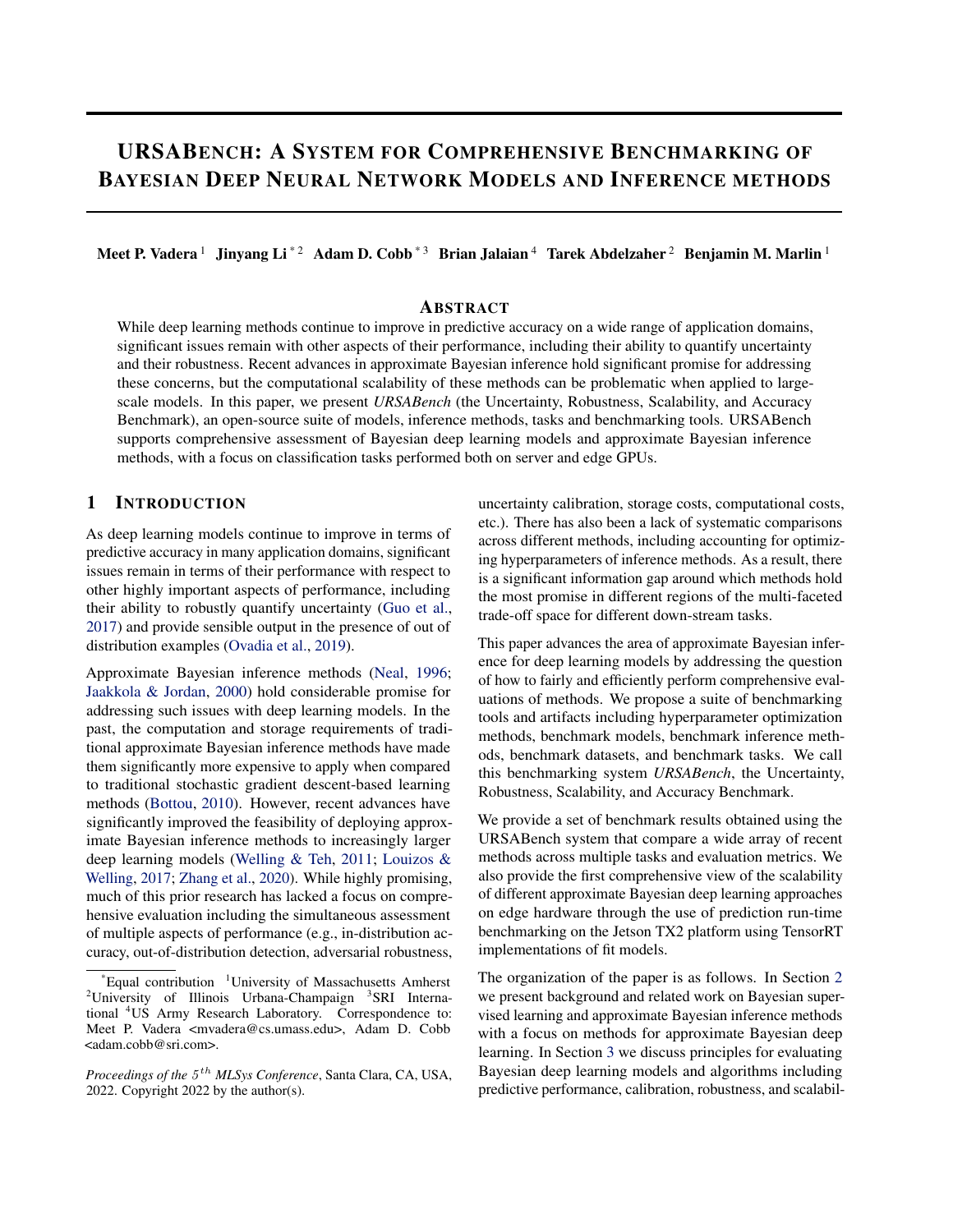<span id="page-1-0"></span>ity. In Section [4](#page-5-0) we present the URSABench benchmarking system components that encapsulate the evaluation principles described in Section [3.](#page-3-0) In Section [5](#page-6-0) we present and discuss benchmarking results obtained using the system, including results on edge GPU hardware.

We hope that the open-source benchmarking infrastructure that we present will be a highly useful tool for the research community, and that it will contribute to exposing areas with the greatest performance gaps to help focus future research efforts.<sup>1</sup>

# 2 BAYESIAN SUPERVISED LEARNING AND APPROXIMATE BAYESIAN INFERENCE

In supervised learning, the dataset  $D$  consists of labeled instances  $\{(\mathbf{x}_i, y_i) | 1 \le i \le N\}$ .  $\mathbf{x}_i \in \mathbb{R}^D$  is the feature vector and  $y_i \in \mathcal{Y}$  is the prediction target. The set of possible targets  $Y$  varies by prediction task. In this section, we review Bayesian supervised learning, focusing on approximation methods for large-scale problems.

## 2.1 Bayesian Supervised Learning

A probabilistic supervised learning model provides a conditional probability model of the form  $p(y|\mathbf{x}, \theta)$  where  $\theta \in \mathbb{R}^K$  are the model parameters. The likelihood of a dataset given values for the parameters is given by  $p(\mathcal{D}|\theta)$ . The standard assumption that the data are independent and identically distributed leads to the equality  $p(\mathcal{D}|\theta) = \prod_{i=1}^{N} p(y|\mathbf{x}, \theta)$  [\(Neal,](#page-11-0) [1996\)](#page-11-0). Bayesian inference also requires asserting a prior distribution over the model parameters  $p(\theta|\theta^0)$  that may itself depend on a set of prior parameters  $\theta^0$  [\(Neal,](#page-11-0) [1996\)](#page-11-0).

The first key problem in Bayesian inference is the computation of the posterior distribution over the unknown parameters given a training dataset  $\mathcal{D}_{tr}$  (consisting of inputs  $\mathcal{D}_{tr}^x$ , and labels  $\mathcal{D}_{tr}^{y}$ ) and the prior. The parameter posterior is obtained via Bayes rule and is shown in Equation (1).

$$
p(\theta | \mathcal{D}_{tr}, \theta^0) = \frac{p(\mathcal{D}_{tr}^y | \mathcal{D}_{tr}^x, \theta) p(\theta | \theta^0)}{\int p(\mathcal{D}_{tr}^y | \mathcal{D}_{tr}^x, \theta) p(\theta | \theta^0) d\theta}
$$
 (1)

The term in the denominator of the parameter posterior is referred to as the "evidence" and is computationally intractable for most probabilistic supervised machine learning models, including logistic regression and deep neural networks [\(Neal,](#page-11-0) [1996\)](#page-11-0). The intractability of the evidence term generally results in the parameter posterior itself being computationally intractable.

However, for most predictive machine learning tasks, we only require the computation of low-dimensional expectations of the parameter posterior. The posterior predictive distribution, which is necessary and sufficient for making predictions, is shown in Equation (2).

$$
p(y|\mathbf{x}, \mathcal{D}_{tr}, \theta^0) = \mathbb{E}_{p(\theta|\mathcal{D}_{tr}, \theta^0)}[p(y|\mathbf{x}, \theta)] \tag{2}
$$

# 2.2 Approximate Bayesian Inference for Supervised Learning

Approximate Bayesian inference methods aim to approximate either the parameter posterior or expectations taken with respect to the parameter posterior. There are many possible approaches. We review Monte Carlo, surrogate density (e.g., variational inference methods), and distillation-based methods in this section.

## *2.2.1 Monte Carlo Methods*

Monte Carlo methods are a classical approach to Bayesian computation that approximate the intractable parameter posterior  $p(\theta|\mathcal{D}, \theta^0)$  via a distribution constructed from a finite set of samples  $p_{MC}(\theta|\mathcal{D}, \theta^0) = \frac{1}{S} \sum_{s=1}^{S} \delta(\theta, \theta_s)$  where  $\delta(\theta, \theta')$  is the Dirac delta function [\(Smith & Roberts,](#page-12-0) [1993\)](#page-12-0). The samples  $\theta_s$  must be drawn from the true posterior  $p(\theta|\mathcal{D}, \theta^0)$ . The sifting property of the Dirac delta function results in unbiased approximations to posterior expectations √ that converge at a  $1/\sqrt{S}$  rate. Equation (3) provides an example in the case of the posterior predictive distribution, which also highlights the connection between ensemble methods and Monte Carlo methods.

$$
p(y|\mathbf{x}, \mathcal{D}, \theta^0) = \mathbb{E}_{p(\theta|\mathcal{D}, \theta^0)}[p(y|\mathbf{x}, \theta)]
$$
  
\n
$$
\approx \mathbb{E}_{p_{MC}(\theta|\mathcal{D}, \theta^0)}[p(y|\mathbf{x}, \theta)]
$$
  
\n
$$
= \frac{1}{S} \sum_{s=1}^{S} p(y|\mathbf{x}, \theta_s)
$$
 (3)

The fundamental problem with drawing samples  $\theta_s$  from the true posterior  $p(\theta|\mathcal{D}, \theta^0)$  is that this operation is typically also computationally intractable. Markov Chain Monte Carlo (MCMC) methods solve this problem by constructing a Markov Chain with the true posterior  $p(\theta|\mathcal{D}, \theta^0)$  as its equilibrium distribution. Classical MCMC methods include the Gibbs sampler [\(Casella & George,](#page-10-0) [1992\)](#page-10-0) and the Metropolis-Hastings sampler [\(Chib & Greenberg,](#page-10-0) [1995\)](#page-10-0). Somewhat more recent methods include the Hamiltonian Monte Carlo sampler [\(Duane et al.,](#page-11-0) [1987\)](#page-11-0), slice sampling [\(Neal,](#page-11-0) [2003\)](#page-11-0), and Riemann manifold sampling methods [\(Girolami & Calderhead,](#page-11-0) [2011\)](#page-11-0). Samples are generated sequentially by these methods and are thus autocorrelated, but can be thinned to reduce redundancy.

One of the most significant problems when applying the MCMC methods mentioned above to large-scale deep learning models is that the computation required to draw a single sample depends linearly on the size of the dataset  $N$ , making them highly computationally expensive to use relative

 $1$ Our code is available at: [https://github.com/](https://github.com/reml-lab/URSABench) [reml-lab/URSABench](https://github.com/reml-lab/URSABench)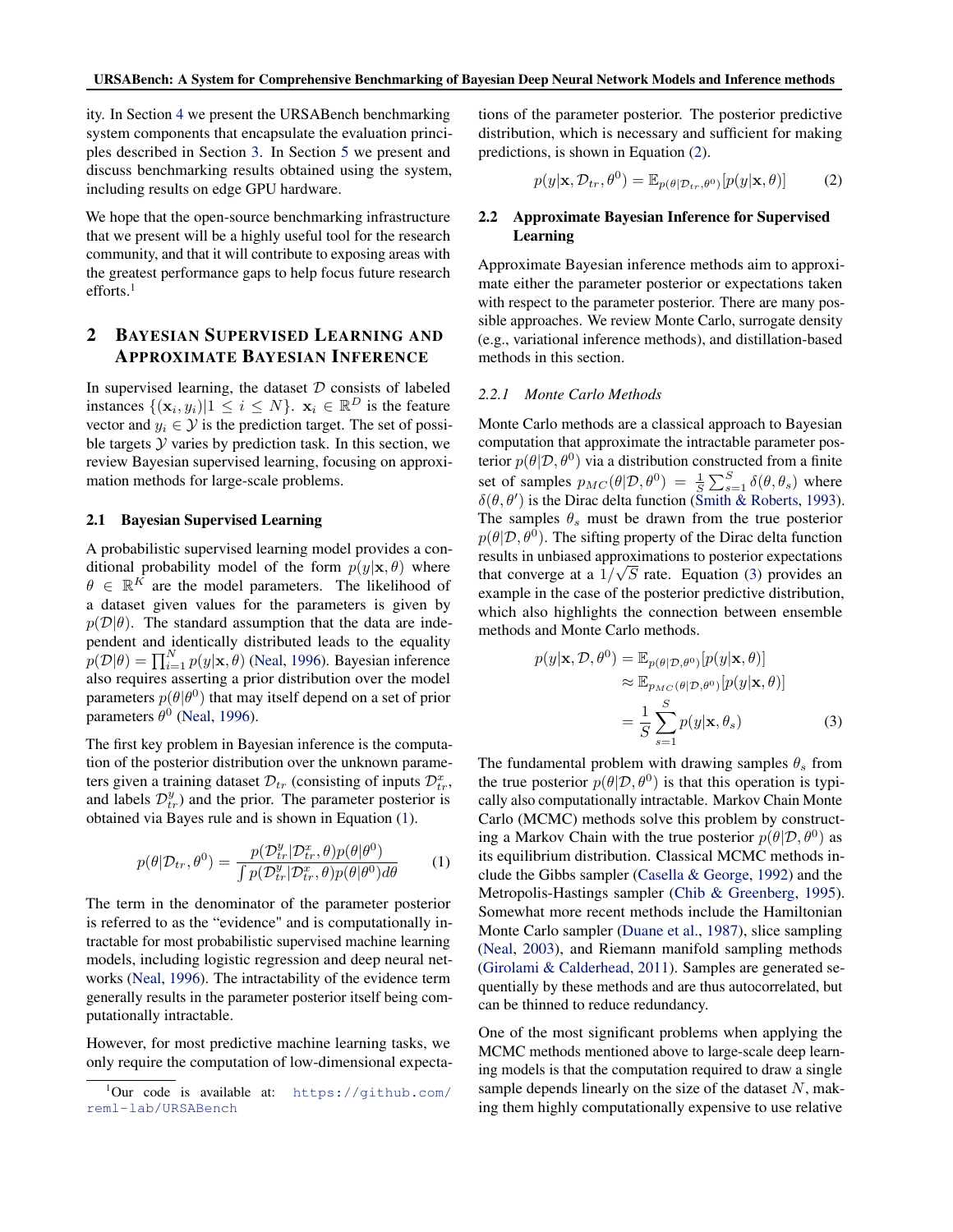to stochastic gradient descent-based (SGD) optimization methods that use mini-batches of size  $M \ll N$  [\(Bottou,](#page-10-0) [2010\)](#page-10-0).

Recent research has seen the proposal of multiple highly promising methods that can potentially overcome this problem including stochastic gradient Langevin dynamics (SGLD) [\(Welling & Teh,](#page-12-0) [2011\)](#page-12-0), stochastic gradient Hamiltonian Monte Carlo [\(Chen et al.,](#page-10-0) [2014\)](#page-10-0), and their cyclic step size versions as presented in [Zhang et al.](#page-12-0) [\(2020\)](#page-12-0).

An alternative to sampling in the original parameter space  $\mathbb{R}^K$  is to sample in a reduced dimensional space  $\mathbb{R}^{K'}$  for  $K' < K$  and project back to the full-dimensional space. [Izmailov et al.](#page-11-0) [\(2019\)](#page-11-0) introduces methods for constructing subspaces using SGD iterates. These methods effectively make a bias-variance trade-off. By restricting the sampler to operate in a subspace of  $\mathbb{R}^K$ , they introduce bias, but by enabling the underlying Markov chain to mix faster, they can decrease variance.

## *2.2.2 Surrogate Density Methods*

Another major family of methods are approaches based on approximating the true posterior density via an analytically tractable surrogate distribution  $p_S(\theta|\mathcal{D}, \theta^0, \phi)$  where  $\phi$  are auxiliary parameters of the surrogate distribution [\(Jor](#page-11-0)[dan et al.,](#page-11-0) [1999;](#page-11-0) [Jaakkola & Jordan,](#page-11-0) [2000;](#page-11-0) [Ghosh et al.,](#page-11-0) [2016;](#page-11-0) [Minka,](#page-11-0) [2001\)](#page-11-0). A common approximation for unconstrained parameters is the use of a multivariate Gaussian distribution with a diagonal covariance matrix  $\mathcal{N}(\theta; \mu, \Sigma)$  (i.e.,  $\phi = [\mu, \Sigma]$ , but other more advanced approximations are possible including normalizing flows [\(Louizos & Welling,](#page-11-0) [2017\)](#page-11-0).

The fundamental problems in this approach are selecting a computationally tractable function for measuring the discrepancy between the true posterior  $p(\theta|\mathcal{D}, \theta^0)$  and the surrogate posterior  $p_S(\theta|\mathcal{D}, \theta^0, \phi)$ , and minimizing this function with respect to the parameters  $\phi$  of the surrogate posterior. The most commonly used discrepancy function is the Kullback-Leibler (KL) divergence  $KL(p(\theta)||q(\theta)) =$  $E_{p(\theta)}[\log(p(\theta)/q(\theta))]$  [\(MacKay,](#page-11-0) [2003\)](#page-11-0).

The KL divergence is not symmetric in its arguments resulting in two different measures. When the surrogate posterior is used as the first argument, the result is the variational inference (VI) framework [\(Jordan et al.,](#page-11-0) [1999;](#page-11-0) [Jaakkola](#page-11-0) [& Jordan,](#page-11-0) [2000\)](#page-11-0). When the surrogate posterior is used as the second argument, the result is the expectation propagation (EP) framework [\(Minka,](#page-11-0) [2001\)](#page-11-0). These two extremes can also be interpolated by more generalized divergence measures [\(Li & Turner,](#page-11-0) [2016\)](#page-11-0).

Advances in the past decade have led to more scalable methods in this family, including stochastic variational inference [\(Hoffman et al.,](#page-11-0) [2013\)](#page-11-0), that are able to accommodate largescale datasets using mini-batch gradients computed over sub-sets of data. MC Dropout is a particularly interesting approach that shows that the application of dropout during SGD-based learning approximates stochastic variational inference with a particular non-Gaussian surrogate posterior distribution [\(Gal & Ghahramani,](#page-11-0) [2016\)](#page-11-0). There is also recent work using variational inference combined with rank-1 matrices to parameterize layer weights for neural networks that has shown promising results [\(Dusenberry et al.,](#page-11-0) [2020\)](#page-11-0). We note that unless the true posterior is close to the surrogate approximating family, all methods in this family result in biased posterior estimates where the bias depends both on the discrepancy function used and the form of the approximating family.

Surrogate density methods still have problems producing approximate posterior predictive distributions at deployment time. In particular, even if  $p_S(\theta|\mathcal{D}, \theta^0, \phi)$  is a simple parametric distribution, the expectation  $\mathbb{E}_{p_S(\theta|\mathcal{D},\theta^0,\phi)}[p(y|\mathbf{x},\theta)]$ cannot be computed analytically due to the non-linearity of  $p(y|\mathbf{x}, \theta)$ . As a result, these methods require samples to be drawn from the surrogate posterior in order to make predictions at test time. These methods trade-off the potential bias in the surrogate parameter posterior with the ability to draw independent samples from the simpler surrogate posterior after the parameters have been estimated.

#### *2.2.3 Distillation-Based Methods*

The final class of methods that we review are posterior distillation-based methods, including Bayesian Dark Knowledge (BDK) [\(Balan et al.,](#page-10-0) [2015\)](#page-10-0) and Generalized Posterior Expectation Distillation (GPED) [\(Vadera et al.,](#page-12-0) [2020\)](#page-12-0). Instead of focusing on the parameter posterior, BDK focuses on directly approximating the posterior predictive distribution. It does this by learning an auxiliary neural network model to further approximate a Monte Carlo approximation to the posterior predictive distribution  $\mathbb{E}_{p_{MC}(\theta|\mathcal{D},\theta^0)}[p(y|\mathbf{x},\theta)]$ . Similar ideas have also recently been explored in the case of general ensembles [\(Malinin](#page-11-0) [et al.,](#page-11-0) [2020\)](#page-11-0).

The goal of these distillation approaches is not to improve over the Monte Carlo approximation, but rather to reduce the computation time required to compute the Monte Carlo average at deployment time, which can be very large when S is large and  $p(y|\mathbf{x}, \theta)$  is computationally expensive. The GPED framework further generalizes the BDK framework by distilling arbitrary posterior expectations of the form  $\mathbb{E}_{p_{MC}(\theta|\mathcal{D},\theta^0)}[f(y,\mathbf{x},\theta)]$ , which can be useful for approximating other properties of the parameter posterior.

#### 2.3 Discussion

As we have described in this section, approaches to approximate Bayesian inference differ substantially in a number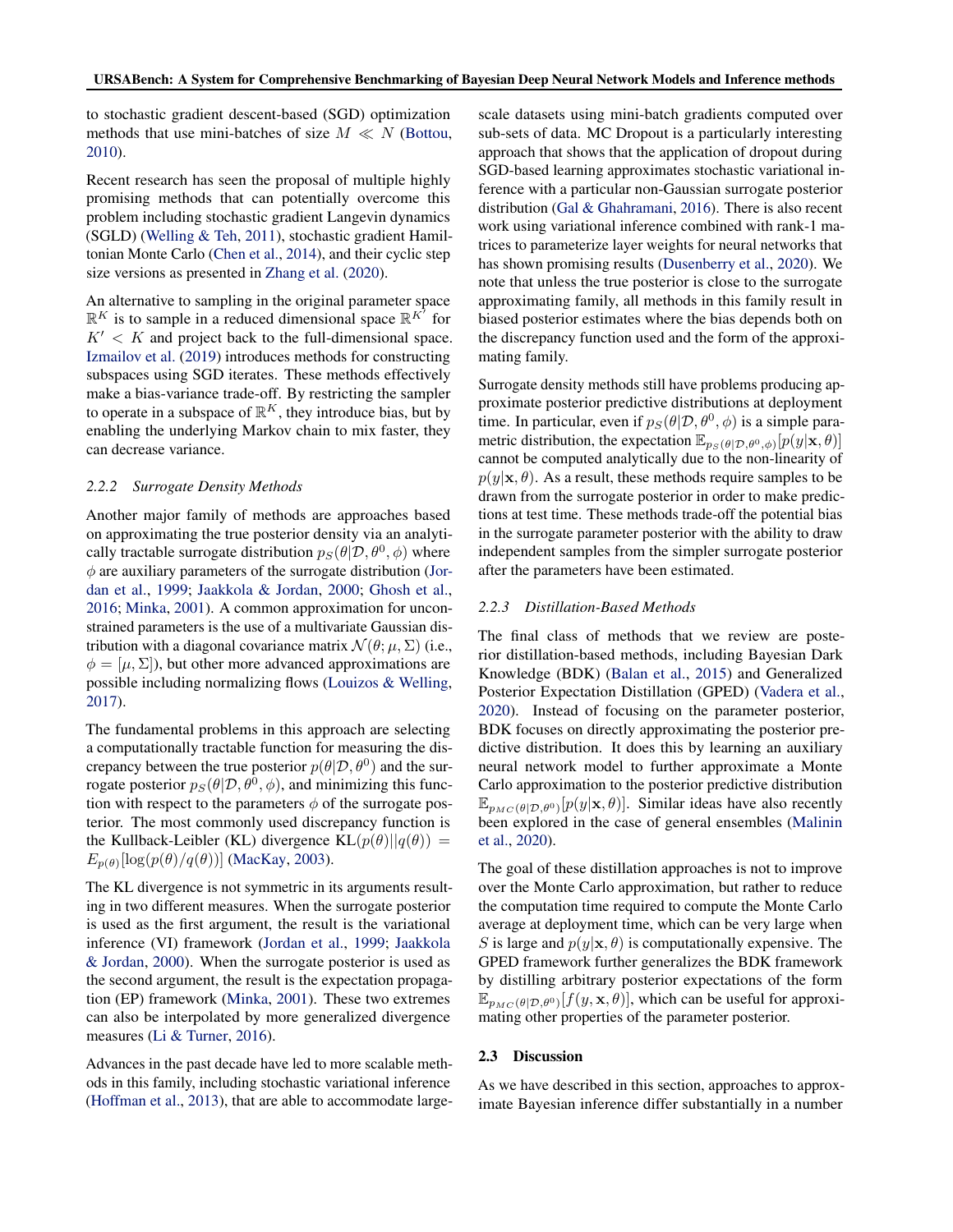<span id="page-3-0"></span>of respects. In principle, MCMC methods are unbiased, but they rely on convergence of Markov chains to produce samples from the posterior. The computation time required to perform a single iteration using classical methods scales linearly with the dataset size N. However, more recent methods have been able to achieve improved scaling using mini-batches that scale with  $M \ll N$ . The storage cost of these methods is  $O(SK)$  where K is the number of parameters in the base model.

Surrogate density methods have essentially complementary properties. They have a fixed bias determined by the approximating family and discrepancy function used. Classical approaches like the use of diagonal Gaussian approximating families require only  $O(2K)$  storage, and standard stochastic gradient learning methods can be used to efficiently learn the surrogate posterior parameters.

Both MCMC and surrogate density models typically require the application of sampling to make predictions at test time. When  $S$  samples are used, the computational complexity of making predictions is  $S$  times higher than if a single instance of the base model is used. Distillation methods can help with this problem by reducing the test-time complexity of making predictions with a posterior ensemble through the selection of a compact student model architecture.

# 3 EVALUATION PRINCIPLES

While advances in supervised deep learning methods have focused almost exclusively on accuracy over the last decade [\(Krizhevsky et al.,](#page-11-0) [2012\)](#page-11-0), there are multiple additional properties of models and inference algorithms that are of great interest, particularly for Bayesian deep learning models and methods that aim to better represent uncertainty. We group these properties into several categories including predictive performance, calibration, robustness, and computational efficiency. We discuss each of these categories in this section, as well as tasks, methods, and metrics to evaluate them.

#### 3.1 Predictive Performance

Predictive performance is by far the most widely considered property of supervised machine learning models. A fundamental question when evaluating probabilistic supervised models is how one evaluates the posterior predictive uncertainty.

In the classification setting, accuracy is the coarsest measure of the predictive performance of a probabilistic model. It simply assesses the number of examples for which the true class has the highest predictive probability. Measures like precision, recall, and the F1 score are all similar to accuracy in that they are based on hard predictions. While these measures have strong interpretability properties, they are not particularly sensitive to posterior uncertainty. In particular, accuracy is not affected by the level of uncertainty so long as the most likely class is the correct prediction. Accuracy thus does not differentiate between mild confidence in incorrect predictions and egregiously high confidence in incorrect predictions. In the regression setting, classical evaluation metrics including mean squared error and mean absolute error have a similar issue. While they are sensitive to the predictive mean, they also ignore predictive uncertainty.

In the classification setting, predictive log likelihood can provide a more refined notion of probabilistic predictive performance by assessing the log probability of the true class. This measure is strongly influenced by confident incorrect predictions. In the regression case, the use of predictive log likelihoods for evaluation can also provide more information about the posterior uncertainty of the predictions. However, one of the main drawbacks of predictive log likelihood is that absolute log likelihood values are not as easily interpretable as absolute accuracy values. Predictive likelihood is often better suited for use in relative comparisons between models or inference methods as a result.

Lastly, in general, predictive performance must be assessed on a test dataset  $\mathcal{D}_{te}$ . The standard assumption is that this test set is sampled from the same distribution as the training dataset  $\mathcal{D}_{tr}$ . We will refer to this setting as *in-domain prediction*. Recent work in machine learning has put an increasing focus on robustness to encountering out of domain examples at deployment time. We will return to this issue in Section [3.3.](#page-4-0)

# 3.2 Calibration

In the binary classification domain, interpreting probability as relative frequency leads to the idea that the fraction of instances that should be classified as positive among a set of instances predicted to be positive with probability p should be exactly  $p$ . A model that satisfies this property for all values of p is said to be *perfectly calibrated*. While early work on neural network models indicated they had better calibration properties than some other types of models [\(Niculescu-Mizil & Caruana,](#page-11-0) [2005\)](#page-11-0), more recent evaluations of deep learning models have shown that their calibration properties can be quite poor [\(Guo et al.,](#page-11-0) [2017\)](#page-11-0).

In the case of approximate Bayesian supervised classification, calibration is estimated by computing the predictive probability  $p_i = p(Y_i = 1 | \mathbf{x}, \mathcal{D}, \theta^0)$  for each test instance  $i$ , binning the predictive probabilities, and computing the accuracy within each bin  $b$ . Let  $N_b$  be the number of instances in bin  $b$ ,  $A<sub>b</sub>$  be the accuracy of instances in bin  $b$ , and  $C_b$  be the average predictive probability (or confidence) of instances in bin b. Plotting the bin accuracies  $A_b$  as a bar chart results in a visualization referred to as a *reliability plot*. We can also compute the calibration error for bin b as  $\kappa_b = |A_b - C_b|$ . The expected calibration error (ECE)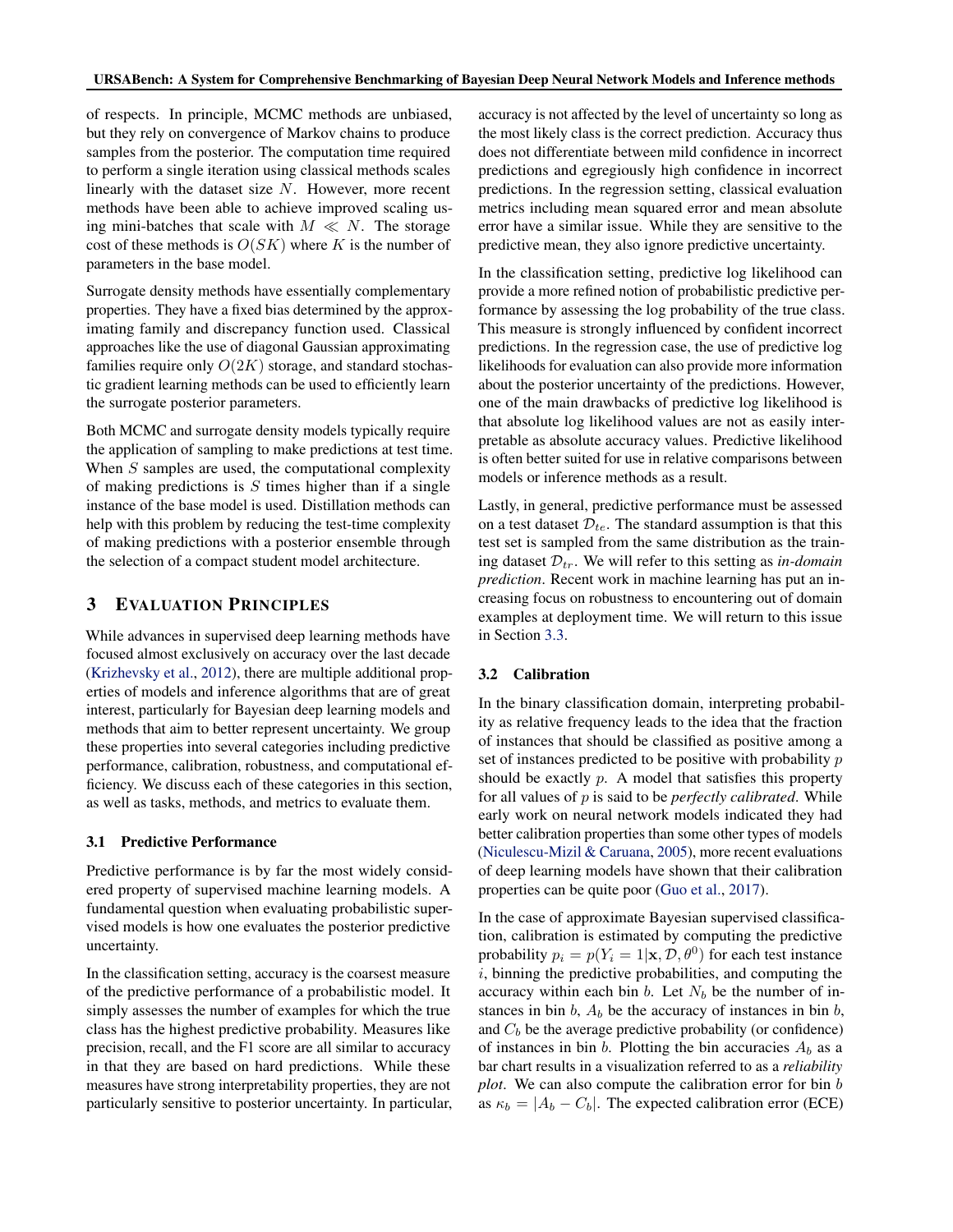<span id="page-4-0"></span>

Figure 1. (Left) Individual components of URSABench are shown at the middle level. Based on a configuration of a subset of these components, users can run an end-to-end experiment or deploy the sampled models to an edge environment. (Right, top) A sample workflow template for HyperOpt. Users select an inference scheme and an evaluation task and select the hyperparameters that perform the best for the chosen evaluation scheme. (Right, bottom) A sample workflow template for Inference. Users select hyperparameters (ideally through some form of hyperparameter optimization), and an inference scheme to obtain a Bayesian ensemble. Finally, this Bayesian ensemble is evaluated on different tasks.

is then defined to be  $ECE = \frac{1}{N} \sum_{b} N_b \kappa_b$ . The maximum calibration error is given by  $MCE = \max_b \kappa_b$  [\(Guo et al.,](#page-11-0) [2017\)](#page-11-0).

In the case of multi-class classification, we can obtain a generalization of calibration using a one-vs-all formulation. We let  $p_{ci} = p(Y_i = c | \mathbf{x}, \mathcal{D}, \theta^0)$  and bin the  $p_{ci}$  values separately for each class c. Let  $N_{cb}$  be the number of instances in bin  $b$ ,  $A_{cb}$  be the accuracy of instances in bin  $b$ , and  $C_{cb}$  be the average predictive probability (or confidence) of instances in bin  $b$ , all when class  $c$  is considered to be the target class. We then define  $\kappa_{cb} = |A_{cb} - C_{cb}|$  and  $ECE = \frac{1}{NC} \sum_{c} \sum_{b} N_{cb} \kappa_{cb}.$ 

It is important to note that calibration and accuracy are distinct concepts. A model with low accuracy could be perfectly calibrated while a model with high accuracy could be poorly calibrated. Calibration and predictive performance are thus largely orthogonal properties of a model.

The Brier score provides a measure related to the multi-class generalization of expected calibration error [\(Brier,](#page-10-0) [1950\)](#page-10-0). Again letting  $p_{ci} = p(Y_i = c | \mathbf{x}, \mathcal{D}, \theta^0)$ , the multi-class Brier score is given by  $BS = \frac{1}{N} \sum_{c} \sum_{i} (p_{ci} - [y_i = c])^2$ where  $[y_i = c]$  is 1 if  $y_i = c$  and is 0 otherwise. The Brier score can be interpreted as mixing together aspects of calibration and predictive performance.

Like prediction performance measures, calibration is assessed on an in-domain test dataset  $\mathcal{D}_{te}$  that is assumed to be sampled from the same distribution as the training dataset  $\mathcal{D}_{tr}$ .

#### 3.3 Robustness

A key aspect of robustness of methods is their ability to provide sensible outputs when input examples are not drawn from the training distribution [\(Ovadia et al.,](#page-12-0) [2019\)](#page-12-0). Such

an evaluation typically leverages a test set that is explicitly out-of-distribution (OOD). A variety of methods have been proposed to leverage the output of a probabilistic model for the purpose of detecting when examples are OOD. Examples include thresholds on the entropy of the posterior predictive distribution (also called the total uncertainty). For approaches that provide access to the posterior distribution over model parameters, methods have been proposed that instead threshold the knowledge uncertainty. Performance is typically measured via OOD prediction as a binary classification task.

Another interesting property of models and inference methods is their robustness to adversarial manipulations [\(Good](#page-11-0)[fellow et al.,](#page-11-0) [2015\)](#page-11-0). There are multiple frameworks for generating adversarial examples including the Fast Gradient Sign Method (FGSM) [\(Goodfellow et al.,](#page-11-0) [2015\)](#page-11-0), Projected Gradient Descent (PGD) [\(Madry et al.,](#page-11-0) [2018\)](#page-11-0) and the Carlini-Wagner attack [\(Carlini & Wagner,](#page-10-0) [2017\)](#page-10-0). The robustness property of interest is the ability of methods to resist adversarial perturbations as measured by the success rate of adversarial attacks. We note that in the Bayesian supervised learning context, these attack methods require access to the approximate posterior predictive distribution function and its gradients, which is a more complex setting than for single point-estimated models. We leave an assessment of adversarial robustness of Bayesian deep learning methods to future work.

#### 3.4 Scalability

We consider two primary aspects to computational scalability: run time and storage cost. As noted in Section [2,](#page-1-0) different approximate Bayesian inference methods can have widely different properties in terms of both aspects of computational scalability. Of primary interest in this work are how the predictive performance, calibration and robustness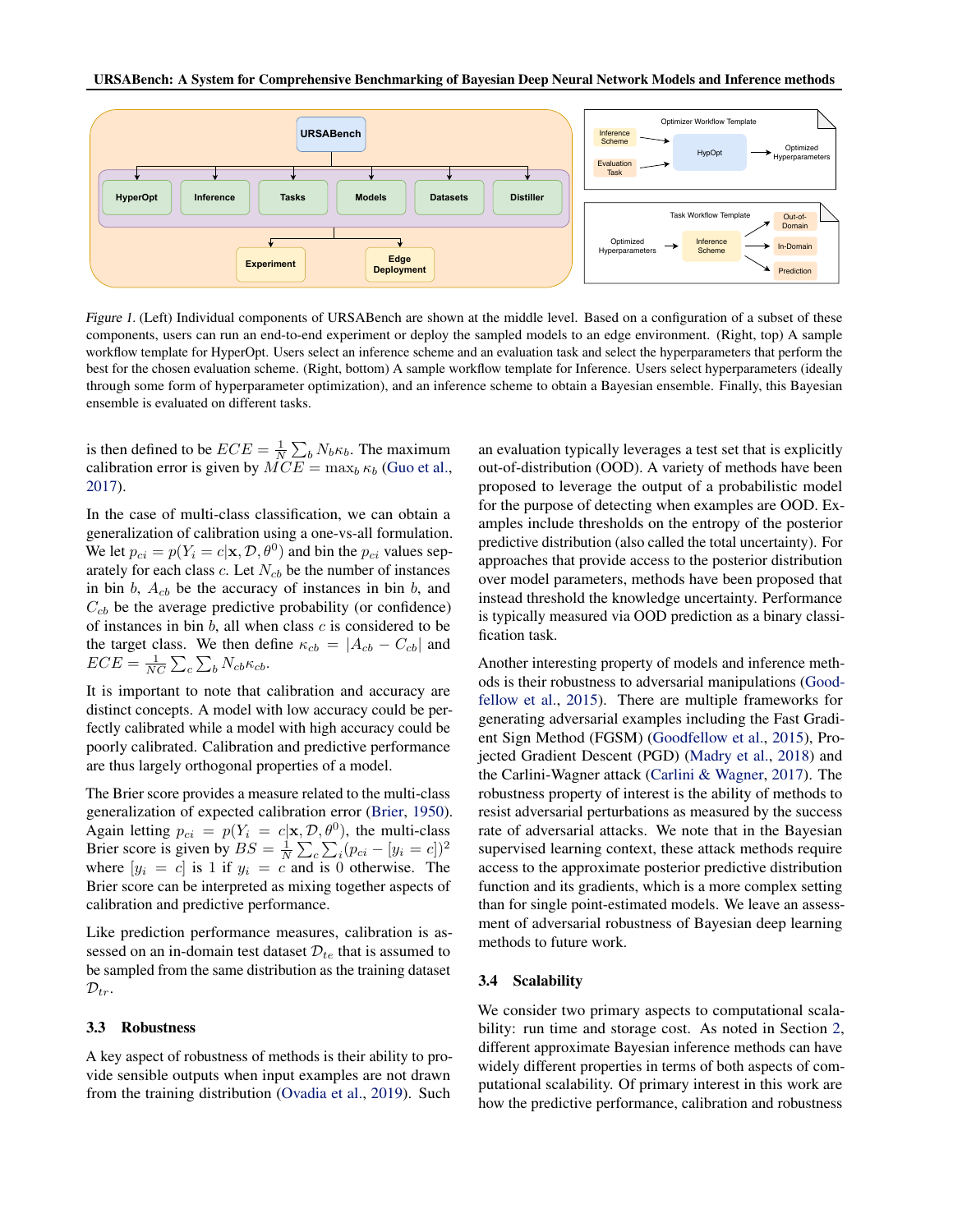<span id="page-5-0"></span>properties of methods trade off against their computational scalability properties. In particular, which approach is "best" depends on what aspects of performance are important for a given task.

For example, the method that gives the best absolute predictive performance on a given task may be acceptable even if it has high run time and storage requirements if the deployment context is a server and there are no real-time constraints on making predictions. However, if there are real-time constraints, a method that is faster may be needed. If the deployment context is an embedded system, methods that are both faster and require reduced storage may be needed.

When benchmarking methods, the storage cost will be estimated via the number of parameters. The run-time of methods can be assessed in different ways, including actual computation time as well as a number of more portable statistics such as the number of floating-point operations (flops) or the number of multiply-accumulate operations (MACs). In this work, we benchmark training run time on server hardware and prediction/inference run time on both server and edge hardware.

# 4 THE URSABENCH SYSTEM

In this section, we describe the URSABench system, which includes multiple datasets, models, inference methods, and tasks that implement the evaluation principles described in the previous section. URSABench is implemented using the PyTorch deep learning library [\(Paszke et al.,](#page-12-0) [2019\)](#page-12-0). The current system includes benchmarking components for smallscale, medium-scale, and large-scale models and tasks, as well as evaluation of scalability on server and edge GPUaccelerated platforms. The architecture of URSABench is illustrated in Figure [1.](#page-4-0) There are six main modules including HyperOpt, Inference, Tasks, Models, Datasets and Distiller. We describe each of them below.

## 4.1 The HyperOpt Module

For comparisons between methods to be meaningful, hyperparameters of the inference methods and models need to be set for each combination of inference method, model, dataset, and task. The URSABench HyperOpt module provides several hyperparameter optimization approaches including Bayesian optimization, random search, and grid search. The results in the next section use Bayesian optimization as the hyper-parameter optimization method.

#### 4.2 The Inference Module

The Inference module includes implementations of multiple recent inference methods for Bayesian deep learning with a standard interface. Methods in this module allow users to either sample iteratively, or collect all parameter posterior samples at once. This allows greater flexibility in interfacing with downstream tasks or distillation while working under memory constraints. Implemented inference methods include  $HMC^2$ , SGLD [\(Welling & Teh,](#page-12-0) [2011\)](#page-12-0), SGHMC [\(Chen](#page-10-0) [et al.,](#page-10-0) [2014\)](#page-10-0), cSGLD, cSGHMC [\(Zhang et al.,](#page-12-0) [2020\)](#page-12-0), SWAG [\(Maddox et al.,](#page-11-0) [2019\)](#page-11-0) and PCA-based subspace inference + elliptical slice sampling (PCA+ ESS (SI)) [\(Izmailov et al.,](#page-11-0) [2019\)](#page-11-0). As baselines, we also provide MC dropout (Gal  $\&$ [Ghahramani,](#page-11-0) [2016\)](#page-11-0) and SGD-based point estimation.

## 4.3 The Distiller Module

This module provides methods to distill a posterior ensemble into a student model. Knowledge distillation is useful to reduce the deployment time storage and computation requirements. An implementation of Bayesian Dark Knowledge (BDK) [\(Balan et al.,](#page-10-0) [2015\)](#page-10-0) based distillation is included. Note that the current implementation distills the posterior back into the starting model architecture as described in the original paper [\(Balan et al.,](#page-10-0) [2015\)](#page-10-0). As was shown in [\(Vadera](#page-12-0) [et al.,](#page-12-0) [2020\)](#page-12-0), better performance can often be achieved by distilling into a larger model.

## 4.4 The Models and Datasets Modules

The small-scale benchmark uses a basic, fully connected MLP with two hidden layers containing 200 units each as the benchmark model, with MNIST providing the benchmark in-domain dataset [\(LeCun,](#page-11-0) [1998\)](#page-11-0). At the medium-scale, we use ResNet50 [\(He et al.,](#page-11-0) [2016\)](#page-11-0) and WideResNet as the benchmark models [\(Zagoruyko & Komodakis,](#page-12-0) [2016\)](#page-12-0), with CIFAR10 and CIFAR100 as the benchmark in-domain datasets [\(Krizhevsky et al.,](#page-11-0) [2009\)](#page-11-0). At the large-scale, we use ResNet50 with ImageNet [\(Deng et al.,](#page-10-0) [2009\)](#page-10-0) as the benchmark in-domain dataset.

#### 4.5 The Tasks Module

The Tasks module includes a set of inference and prediction tasks using different datasets. The tasks are designed to support assessment of multiple proprieties of models and algorithms, including most of those identified in the discussion of evaluation principles. Specifically, accuracy is assessed using in-domain test sets. To assess uncertainty quantification, we compute negative log likelihood, Brier score, and performance on a misclassification detection task, all using the in-domain test sets. We also consider a decisionmaking task that focuses on assessing the quality of the tail of the predictive distribution using imbalanced datasets and costs that strongly penalize errors on the rare classes [\(Cobb](#page-10-0) [et al.,](#page-10-0) [2018\)](#page-10-0) (see Appendix [A](#page-12-0) for details).

<sup>&</sup>lt;sup>2</sup>HMC is only implemented for tasks where the model and full dataset can fit on the GPU. We use the hamiltorch Python package [\(Cobb et al.,](#page-10-0) [2019\)](#page-10-0).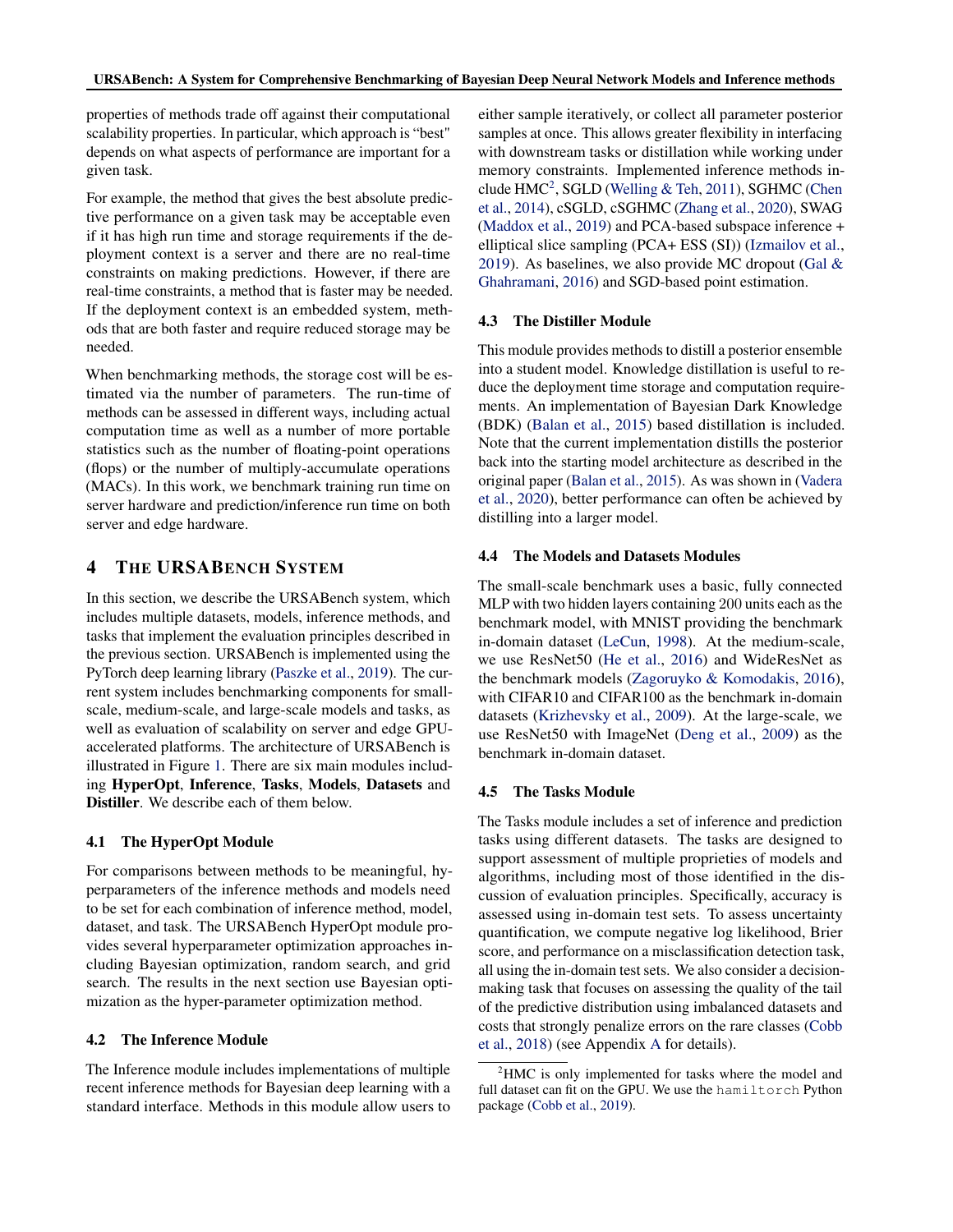<span id="page-6-0"></span>We assess robustness using an out-of-distribution (OOD) classification task [\(Ovadia et al.,](#page-12-0) [2019;](#page-12-0) [Vadera et al.,](#page-12-0) [2020\)](#page-12-0) leveraging knowledge uncertainty (see Appendix [B](#page-13-0) for a review of uncertainty decomposition). The small-scale benchmark uses FashionMNIST [\(Xiao et al.,](#page-12-0) [2017\)](#page-12-0) and KMNIST [\(Clanuwat et al.,](#page-10-0) [2018\)](#page-10-0) as OOD test sets, while the medium-scale benchmark uses SVHN [\(Netzer et al.,](#page-11-0) [2011\)](#page-11-0) and STL10 [\(Coates et al.,](#page-10-0) [2011\)](#page-10-0) as OOD test sets. For the large-scale benchmark, we use ImageNet-Sketch [\(Wang](#page-12-0) [et al.,](#page-12-0) [2019\)](#page-12-0) as the OOD test set. Performance on OOD tasks is assessed using AUROC. Finally, the benchmark focuses on computation time as the measure of computational scalability, measured in total training time required, including any pre-training and pre-processing that may be required.

## 4.6 The Run-time Latency Module

We implement a profiling pipeline to evaluate and compare model inference latency. The models optimized by HyperOpt are compiled using TensorRT [\(NVIDIA Corpo](#page-12-0)[ration\)](#page-12-0) before deployment. TensorRT is an acceleration library from Nvidia that improves the inference efficiency of already-trained models on Nvidia platforms. At compilation, TensorRT applies several hardware-dependent optimizations to the input model such as quantization, layer fusion, kernel auto-tuning, etc. The compiled model is saved as a TensorRT engine and executed by the TensorRT run-time during the execution phase. This module supports the deployment of Bayesian ensembles and distilled models onto edge hardware for run-time latency benchmarking.

#### 4.7 Experiment Workflows and Composite Scores

Along with the above components, we also provide workflows for executing hyperparameter optimization, inference and evaluation for each of the model-method-dataset-task combination that form the core of the benchmark evaluation process. This includes workflow components for compiling models for edge deployment using TensorRT.

We divide our benchmark into three categories: small-scale, medium-scale, and large-scale. The small-scale benchmark consists of MNIST as its in-domain dataset using MLP models. The medium-scale benchmark consists of all combinations of the CIFAR datasets with the WideResNet28x10 and ResNet50 models. Finally, the large-scale benchmark consists of the ImageNet dataset with the ResNet50 model.

Lastly, the simultaneous assessment of multiple aspects of performance for multiple model, method, dataset and task combinations yields many individual results for each inference method. An important design choice in URSABench is thus to summarize performance in terms of key selected metrics along with composite scores that combine related individual metrics. For accuracy, we include an average over all benchmark models and all in-domain test sets. For robustness, we use an average over all models and OOD datasets. For uncertainty quantification, we separately compute an average over models and datasets in terms of negative log likelihood (NLL) and misclassification task performance.

#### 4.8 Discussion: Extensibility and Reproducibility

The URSABench system is designed to be extensible and reproducible. Researchers who are interested in benchmarking the performance of a new model can add it to the Models module and update the benchmarking workflow template to evaluate the model. Similarly, a researcher interested in benchmarking a new approximate inference algorithm can add it to the Inference module, update the benchmarking workflow template to include the new algorithm, and evaluate its performance. The benchmark predictive performance, robustness and uncertainty evaluations are all fully reproducible based on the existing experimental workflow implementations.

The one aspect of the system that is not fully reproducible is the scalability assessment, as it relies on profiling methods on real hardware. In the prediction run-time results reported in the next section, we use the Jetson TX2 platform. These results are reproducible on that hardware that is available at relatively low cost. The training time results use server GPUs where there is much more variability in available hardware. In this work, we show absolute time for benchmarking training time scalability, but a metric with more potential stability across hardware platforms is the ratio of the absolute training time score for a given method to that of the base SGD method used on the same platform. We leave an exploration of the standardization of training scalability across hardware platforms to future work.

# 5 URSABENCH BENCHMARK RESULTS

In this section, we report benchmark results obtained using the URSABench system. We divide our benchmark results into the three categories mentioned earlier: small-scale, medium-scale and large-scale. Implementation details for the inference schemes are provided in Appendix [D.](#page-13-0)

#### 5.1 Small-Scale Benchmark Results

The small-scale results are displayed in Table [1.](#page-7-0) The detailed experimental results behind each composite score can be found in Appendix [E.](#page-14-0) The small-scale results show how challenging it can be to distinguish between different approximate inference schemes using relatively simple models and datasets. SGD and SGHMC are both marginally ahead in accuracy and NLL; HMC appears to show the most robust performance in OOD, and SGHMC does best for the uncertainty metric. However, the minor relative difference between all the performance metrics points to focusing on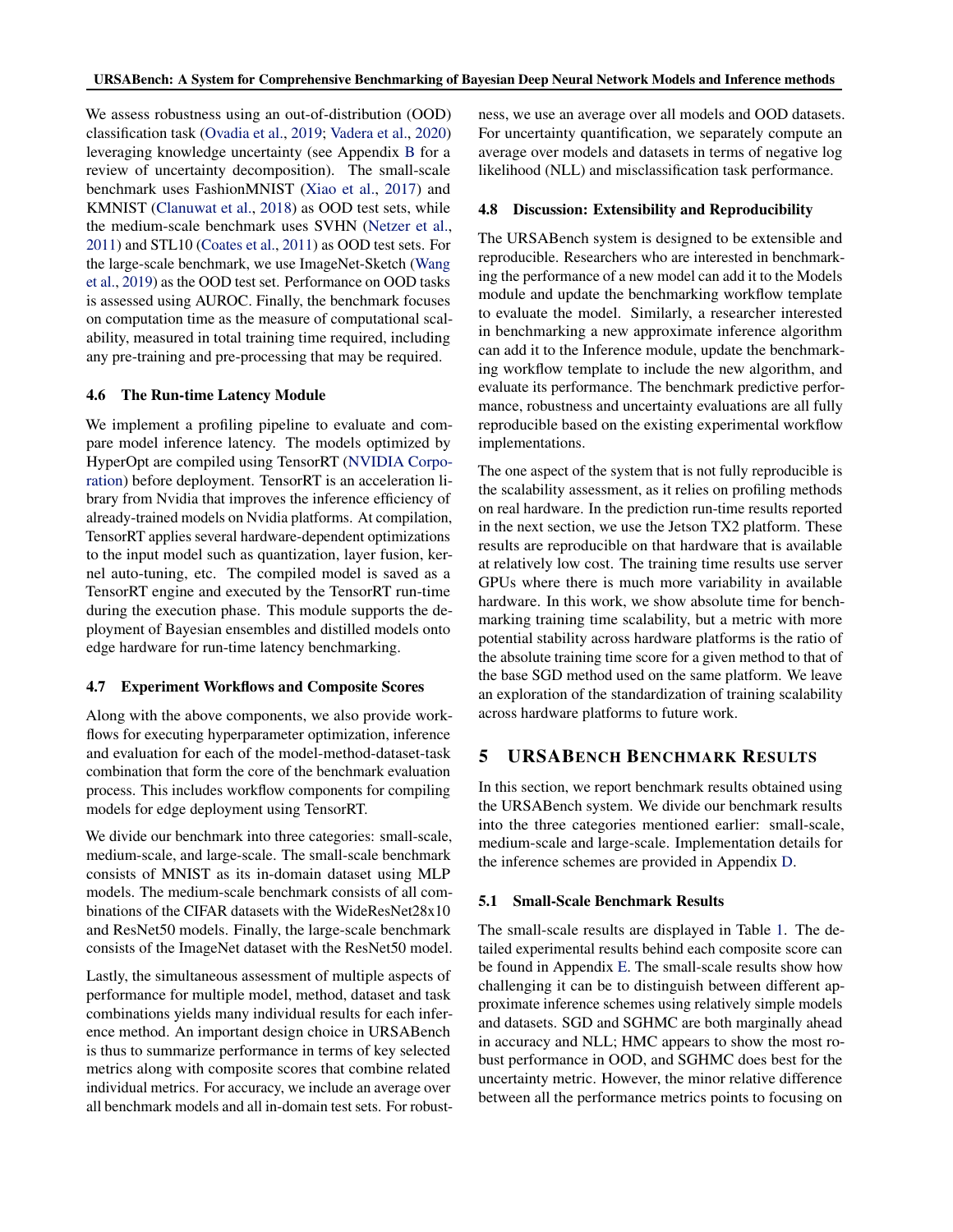<span id="page-7-0"></span>

| Table 1. CRO/RDChen sinan scare benemiatik performance. (Resalts presented as mean ± std. dev. across 5 trials.) |                     |                     |                       |                        |                            |  |  |
|------------------------------------------------------------------------------------------------------------------|---------------------|---------------------|-----------------------|------------------------|----------------------------|--|--|
| Inference                                                                                                        | Accuracy $\uparrow$ | NLL $\downarrow$    | Robustness $\uparrow$ | Uncertainty $\uparrow$ | Training Time $\downarrow$ |  |  |
| <b>HMC</b>                                                                                                       | $0.9819 \pm 0.0010$ | $0.0593 \pm 0.0016$ | $0.9570 \pm 0.0075$   | $0.9734 + 0.0012$      | $178 \pm 1.5$              |  |  |
| <b>SGLD</b>                                                                                                      | $0.9839 \pm 0.0004$ | $0.0492 \pm 0.0022$ | $0.9065 + 0.0377$     | $0.9679 \pm 0.0233$    | $765 \pm 4.2$              |  |  |
| <b>SGHMC</b>                                                                                                     | $0.9862 \pm 0.0003$ | $0.0446 \pm 0.0003$ | $0.9426 \pm 0.0048$   | $0.9807 + 0.0003$      | $768 \pm 2.3$              |  |  |
| cSGLD                                                                                                            | $0.9857 + 0.0003$   | $0.0476 \pm 0.0011$ | $0.9521 \pm 0.0022$   | $0.9795 \pm 0.0007$    | $1063 \pm 4.2$             |  |  |
| cSGHMC                                                                                                           | $0.9836 \pm 0.0009$ | $0.0533 \pm 0.0016$ | $0.9276 \pm 0.0094$   | $0.9759 \pm 0.0015$    | $1111 \pm 3.3$             |  |  |
| $PCA + ESS(SI)$                                                                                                  | $0.9840 \pm 0.0007$ | $0.0520 \pm 0.0016$ | $0.9360 \pm 0.0038$   | $0.9695 + 0.0012$      | $1146 \pm 10.2$            |  |  |
| MC dropout                                                                                                       | $0.9858 \pm 0.0007$ | $0.0501 \pm 0.0031$ | $0.9429 \pm 0.0059$   | $0.9769 \pm 0.0019$    | $377 + 2.4$                |  |  |
| SGD.                                                                                                             | $0.9860 \pm 0.0002$ | $0.0452 \pm 0.0012$ |                       |                        | $193 \pm 0.9$              |  |  |

Table 1. URSABench small-scale benchmark performance. (Results presented as mean  $\pm$  std. dev. across 5 trials.)

Table 2. URSABench medium-scale benchmark performance.

| <i>rable 2.</i> CKS/ADCIICII <b>IIIculuiii-scale</b> Octiciniial R performance. |                     |                  |                       |                        |                            |  |  |  |  |
|---------------------------------------------------------------------------------|---------------------|------------------|-----------------------|------------------------|----------------------------|--|--|--|--|
| Inference                                                                       | Accuracy $\uparrow$ | NLL $\downarrow$ | Robustness $\uparrow$ | Uncertainty $\uparrow$ | Training Time $\downarrow$ |  |  |  |  |
| SGLD                                                                            | 0.863               | 0.620            | 0.781                 | 0.908                  | 51117                      |  |  |  |  |
| <b>SGHMC</b>                                                                    | 0.866               | 0.599            | 0.777                 | 0.905                  | 51466                      |  |  |  |  |
| cSGLD(50)                                                                       | 0.881               | 0.453            | 0.819                 | 0.919                  | 230155                     |  |  |  |  |
| cSGHMC(50)                                                                      | 0.880               | 0.446            | 0.812                 | 0.917                  | 231441                     |  |  |  |  |
| cSGLD(9)                                                                        | 0.876               | 0.484            | 0.802                 | 0.911                  | 51117                      |  |  |  |  |
| cSGHMC(9)                                                                       | 0.873               | 0.506            | 0.802                 | 0.905                  | 51466                      |  |  |  |  |
| <b>SWAG</b>                                                                     | 0.824               | 0.735            | 0.759                 | 0.885                  | 75544                      |  |  |  |  |
| $PCA + ESS(SI)$                                                                 | 0.869               | 0.482            | 0.804                 | 0.901                  | 98696                      |  |  |  |  |
| MC dropout                                                                      | 0.872               | 0.554            | 0.775                 | 0.914                  | 25733                      |  |  |  |  |
| SGD                                                                             | 0.861               | 0.625            |                       |                        | 12866                      |  |  |  |  |

Table 3. URSABench large-scale benchmark performance. For SGD, we use a pre-trained model available in PyTorch.

| Inference       | Accuracy $\uparrow$ | NLL $\downarrow$ | Robustness $\uparrow$ | Uncertainty $\uparrow$ | Training Time $\downarrow$ |
|-----------------|---------------------|------------------|-----------------------|------------------------|----------------------------|
| <b>SGLD</b>     | 0.768               | 0.927            | 0.832                 | 0.851                  | 23925                      |
| <b>SGHMC</b>    | 0.768               | 0.920            | 0.842                 | 0.850                  | 24243                      |
| cSGLD(6)        | 0.771               | 0.915            | 0.836                 | 0.849                  | 45675                      |
| cSGHMC(6)       | 0.771               | 0.910            | 0.838                 | 0.849                  | 46282                      |
| cSGLD(3)        | 0.769               | 0.920            | 0.830                 | 0.848                  | 28275                      |
| cSGHMC(3)       | 0.769               | 0.919            | 0.830                 | 0.847                  | 28650                      |
| <b>SWAG</b>     | 0.733               | 1.056            | 0.820                 | 0.845                  | 67022                      |
| $PCA + ESS(SI)$ | 0.765               | 0.948            | 0.813                 | 0.847                  | 110205                     |
| MC dropout      | 0.760               | 0.951            | 0.804                 | 0.848                  | 10825                      |
| <b>SGD</b>      | 0.760               | 0.962            |                       |                        |                            |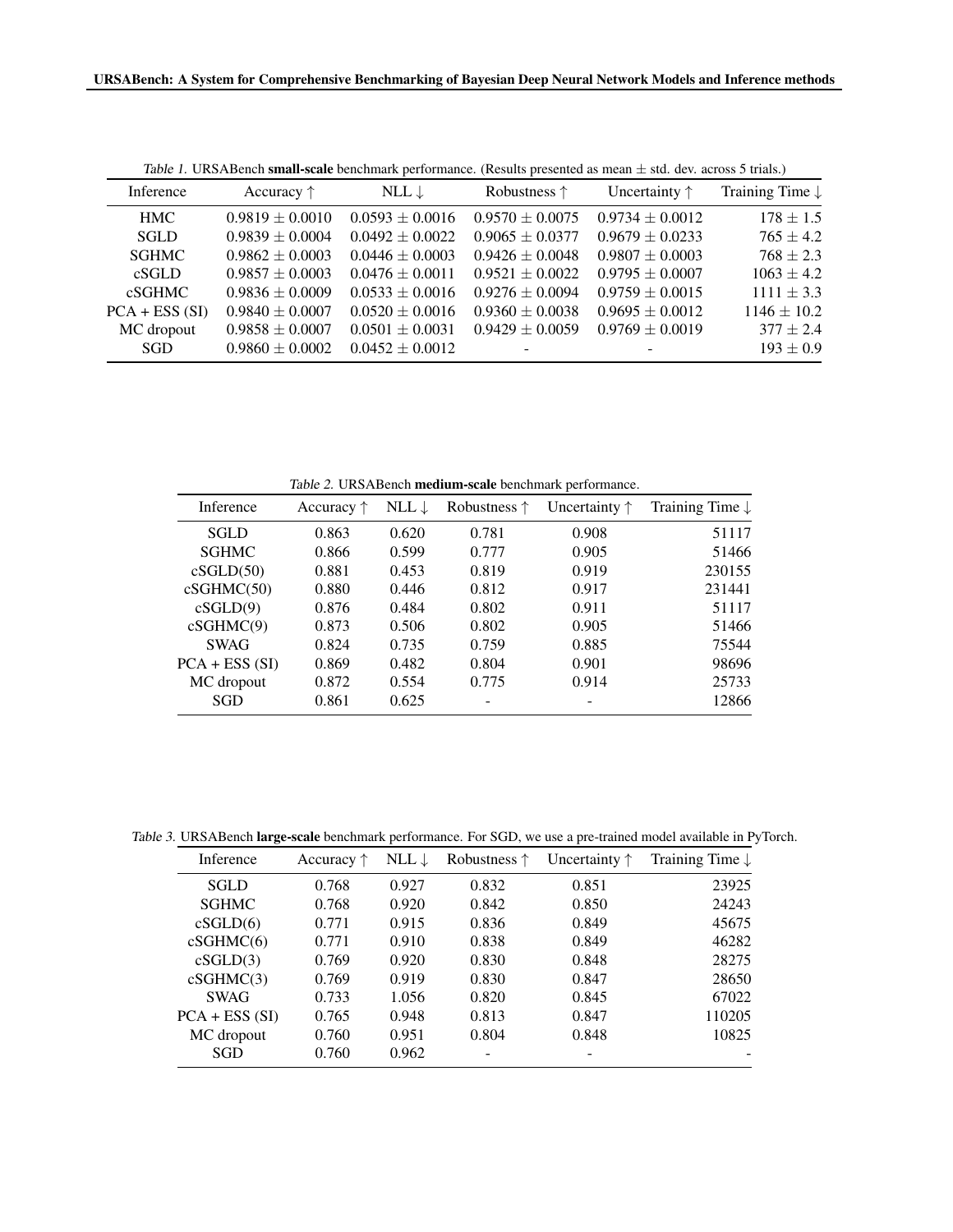| Dataset-Model                              | Inference       | Accuracy $\uparrow$ | NLL $\downarrow$ | Robustness $\uparrow$ | Uncertainty $\uparrow$ | Latency $\downarrow$ | # Models/Ensm. size |
|--------------------------------------------|-----------------|---------------------|------------------|-----------------------|------------------------|----------------------|---------------------|
|                                            | <b>SGHMC</b>    | 0.985               | 0.047            | 0.947                 | 0.980                  | 0.080                | 100/100             |
| MNIST - MLP200                             | MC dropout      | 0.984               | 0.048            | 0.945                 | 0.980                  | 0.017                |                     |
|                                            | SGD             | 0.986               | 0.045            | 0.948                 | 0.980                  | 0.0006               |                     |
|                                            | Distilled SGHMC | 0.986               | 0.044            | 0.960                 | 0.970                  | 0.0006               |                     |
|                                            | <b>SGHMC</b>    | 0.949               | 0.255            | 0.765                 | 0.929                  | 0.352                | 49/50               |
| CIFAR <sub>10</sub> - ResNet <sub>50</sub> | MC dropout      | 0.948               | 0.208            | 0.817                 | 0.947                  | 0.051                |                     |
|                                            | SGD             | 0.943               | 0.274            | 0.787                 | 0.937                  | 0.007                |                     |
|                                            | Distilled SGHMC | 0.932               | 0.279            | 0.787                 | 0.929                  | 0.007                |                     |
|                                            | <b>SGHMC</b>    | 0.966               | 0.140            | 0.809                 | 0.943                  | 0.154                | 12/50               |
| CIFAR10 - WideResNet28x10                  | MC dropout      | 0.957               | 0.158            | 0.805                 | 0.947                  | 0.031                |                     |
|                                            | SGD             | 0.963               | 0.138            | 0.815                 | 0.941                  | 0.013                |                     |
|                                            | Distilled SGHMC | 0.950               | 0.169            | 0.812                 | 0.946                  | 0.013                |                     |
|                                            | <b>SGHMC</b>    | 0.738               | 1.222            | 0.780                 | 0.872                  | 0.348                | 49/50               |
| $CIFAR100 - ResNet50$                      | MC dropout      | 0.786               | 1.006            | 0.776                 | 0.878                  | 0.071                |                     |
|                                            | SGD             | 0.732               | 1.302            | 0.764                 | 0.872                  | 0.007                |                     |
|                                            | Distilled SGHMC | 0.732               | 1.088            | 0.794                 | 0.871                  | 0.007                |                     |
|                                            | <b>SGHMC</b>    | 0.811               | 0.784            | 0.783                 | 0.884                  | 0.153                | 12/50               |
| CIFAR100 - WideResNet28x10                 | MC dropout      | 0.798               | 0.846            | 0.730                 | 0.887                  | 0.053                |                     |
|                                            | SGD             | 0.806               | 0.785            | 0.776                 | 0.874                  | 0.013                |                     |
|                                            | Distilled SGHMC | 0.785               | 0.839            | 0.812                 | 0.877                  | 0.013                |                     |
|                                            | <b>SGHMC</b>    | 0.768               | 0.920            | 0.844                 | 0.862                  | 0.085                | 6/6                 |
| ImageNet - ResNet50                        | MC dropout      | 0.760               | 0.951            | 0.804                 | 0.848                  | 0.076                |                     |
|                                            | SGD             | 0.760               | 0.962            | 0.835                 | 0.861                  | 0.014                |                     |
|                                            | Distilled SGHMC | 0.736               | 1.086            | 0.865                 | 0.849                  | 0.014                |                     |

<span id="page-8-0"></span>Table 4. URSABench edge performance-latency comparison. Here, # models indicate the maximum number of models runnable on the Jetson TX2 device for SGHMC. Ensm. size indicates the size of the original ensemble.

the compute time, which shows HMC to be significantly less time-consuming. This is due to the ability to fit all the data and model parameters on the GPU. Recall that the training-time scalability represents the total no. of seconds required during training. To benchmark this, we use an Nvidia TITAN X GPU, with a batch size of 128, and 4 PyTorch dataloader workers.

## 5.2 Medium-Scale Benchmark Results

The medium-scale results are displayed in Table [2.](#page-7-0) The detailed experimental results behind each composite score can again be found in Appendix [E.](#page-14-0) We note that we provide two sets of results for cSGHMC and cSGLD, with different ensemble sizes, denoted by the number in parentheses. For getting 50 parameter samples from the posterior using either cSGLD or cSGHMC, we run many cycles, which results in very high training time as compared to SGLD and SGHMC. Thus, for a more fair comparison with SGLD and SGHMC, we limit the training time of cSGLD and cSGHMC to be similar to their non-cyclic versions by reducing the number of cycles and parameter samples. In the setting with the reduced number of cycles, we extract nine parameter samples, as compared to 50 for the full number of cycles. Overall, the medium-scale experiments indicate a slight improvement in predictive performance and decision-making tasks from both cSGHMC (50) and cSGLD (50) followed by PCA  $+$ ESS (SI) & cSGLD. Importantly, the cSGLD & cSGHMC results with a lower ensemble size do better overall compared to cSGLD and cSGHMC with 50 parameter samples. Thus, once again, a user may prefer using MC dropout, SGLD/SGHMC or their cyclic versions with fewer parameter samples extracted, as they provide respectable performance in significantly less time. This is due to the large proportion of time that the cyclic schemes spend exploring without sampling. Furthermore, if the goal is to compute uncertainty metrics and ultimately use them for misclassification detection or OOD detection, then SGHMC/SGLD provide better performance in most cases. Another important result that can be seen from the Tables [8,](#page-16-0) [11,](#page-17-0) [14](#page-18-0) and [17](#page-19-0) in Appendix [E](#page-14-0) is the utility of the decision-making task in highlighting the top performing approximate inference schemes for each model and dataset, via its correlation with low NLL and high accuracy.

For benchmarking the training-time scalability, we use an Nvidia TITAN X GPU, with a batch size of 128, and 4 PyTorch dataloader workers. Note that we provide an estimated training time for the methods which involve stochastic gradients. More specifically, we compute the per-epoch average training time for methods involving stochastic gradients, and then extrapolate it by multiplying it with the total number of epochs involving the same stochastic gradient based computation in that method. For example, while computing training time for SGLD and cSGLD, we first compute the average training time for SGLD for the same model-dataset combination, and then extrapolate it to the average training time shown in this paper by multiplying it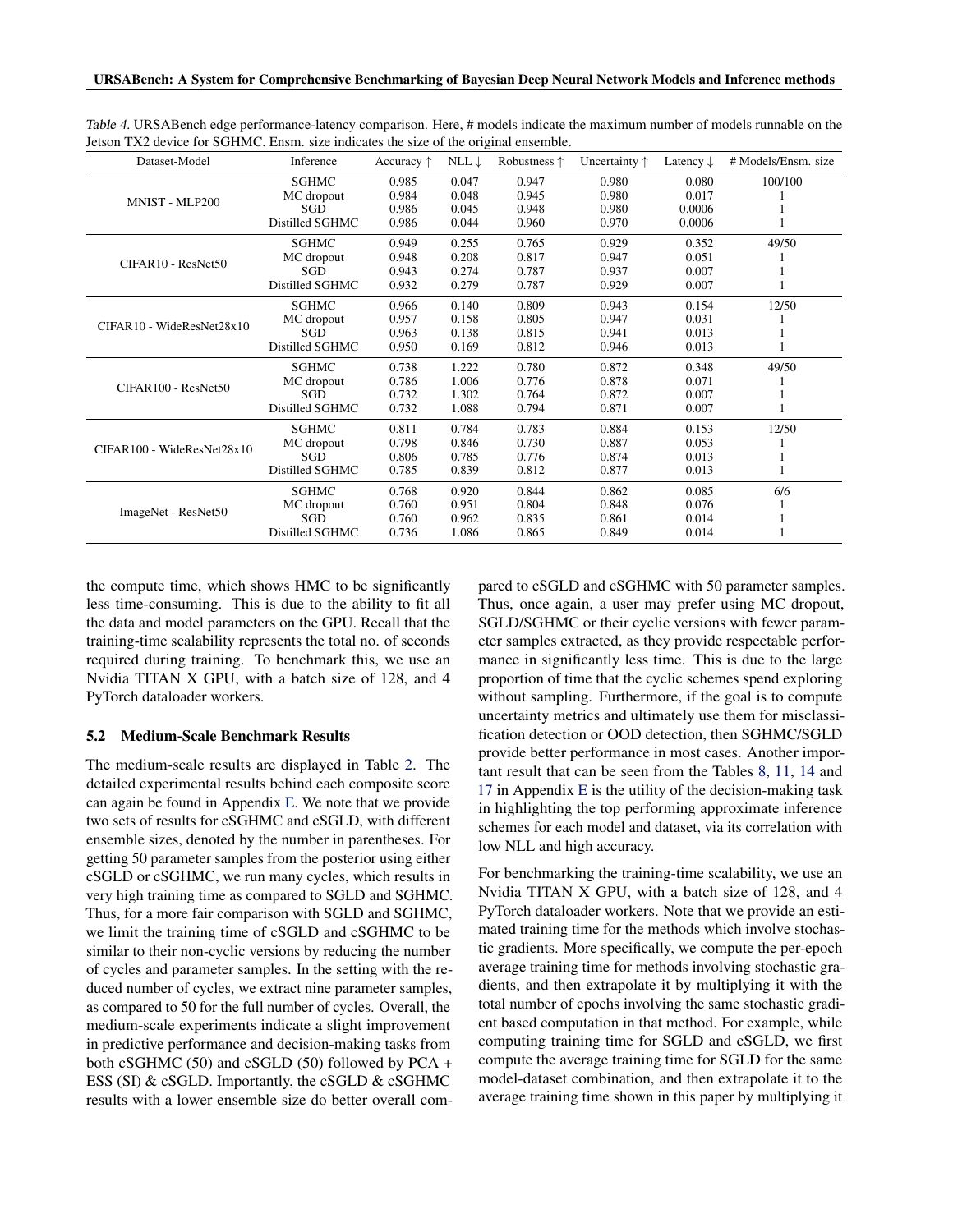by the total number of epochs run for cSGLD. We use the same approach for SGHMC and cSGHMC, as well as for SGD, MC Dropout, SWAG and PCA+SSI (ESS).

#### 5.3 Large-Scale Benchmark Results

The results for the large-scale benchmark are presented in Table [3.](#page-7-0) The detailed experimental results behind each composite score can be found in Appendix [E.](#page-14-0) Also, similar to the medium-scale benchmarks, we provide two sets of results for cSGLD and cSGHMC, with different number of parameter samples extracted, where the results corresponding to fewer parameter samples have very similar training time to their non-cyclic versions. The relative performance trend that we observe here is very similar to that of the medium-scale benchmark. In terms of performance across the board, cSGHMC and cSGLD outperform the rest of the methods. Furthermore, cSGLD and cSGHMC perform very similar to their non-cyclic counterparts, which can be potentially attributed to the less number of samples or the number of cycles run. However, we notice here that PCA + ESS (SI) and SWAG do not perform as well as they did in the previous set of experiments. Finally, due to the high training runtime requirement of the cSGHMC/cSGLD, a user might yet again prefer SGHMC or MC Dropout as they provide reasonable performance in significantly less time.

Given the larger size of the ImageNet dataset (more than 1.2 million training images), we use multi-GPU training with a larger batch size of 256, processed using 24 PyTorch dataloader workers. For benchmarking the training time for large-scale benchmark, we use 4 Nvidia Titan X GPUs. We provide an approximate training time for large-scale benchmark results, using the same technique described in the previous subsection.

#### 5.4 Edge Run Time Results

In this experiment, we focus on SGHMC, its distilled version using the BDK algorithm, MC dropout, and the standard SGD point-estimated model. For the BDK algorithm, the student model architecture matches that of the teacher model. Recall that MC dropout requires us to store a single model, and the posterior predictive distribution is computed using multiple forward passes. Note that the 8GB physical memory of Jetson TX2 is shared by both the CPU and the GPU. As a result, we can only accommodate a limited number of samples from some models. We present the profiling results for the edge deployment are presented in Table [4.](#page-8-0)

As we can see, the number of model samples we can fit onto the Jetson TX2 varies by model type. Specifically, for WideResNet28x10, we can only fit 12 samples from the ensemble of 50 models. For ImageNet, the large model size means we were only able to deploy six samples onto the board. The results of SGHMC are computed using

only the model samples that we could fit on the Jetson TX2. Additionally, for the point-estimated model and the distilled model, we excluded the model uncertainty from the uncertainty and robustness scores of the composite score, as model uncertainty requires an expectation over multiple samples of an ensemble.

For MNIST, we can clearly see that the performance of SGD or distilled SGHMC across all four composite scores is very similar to that of SGHMC and MC dropout, making them an attractive choice considering the latency values. For WideResNet28x10 on CIFAR10 dataset, we observe that SGD point-estimated models tend to perform better than its counterparts while looking at NLL, and have similar performance on other composite scores during comparison. It also has relatively very low latency. For ResNet50 on CI-FAR datasets, the trade-off between different performance metrics and latency is high. MC dropout tends to perform best across all four composite scores against the other three approximate inference methods in this case, but it comes at a higher latency cost. Finally, for ImageNet, we observe that while SGHMC outperforms other methods across all the scores, the trade-off between latency and performance is not as significant when compared against SGD. In this case, a user might select the SGD point-estimated model for practical applications, with a small degradation in performance.

#### 5.5 Discussion

We make several observations based on the benchmark results presented in this section. First, if we are primarily interested in the accuracy, robustness or uncertainty metrics, then cSGHMC and cSGLD (using more parameter samples) are often the best choice. Across the different benchmarks, we consistently see them outperforming other methods (see Table [1,](#page-7-0) [2,](#page-7-0) [3\)](#page-7-0). Second, MC Dropout, SGHMC/SGLD and cS-GHMC/cSGLD (using fewer parameter samples) can often provide reasonable uncertainty and accuracy performance for lower training time budgets. Third, PCA-based subspace inference and SWAG require more training time than SGLD and SGHMHC as can be seen in Tables [1,](#page-7-0) [2,](#page-7-0) and [3.](#page-7-0) This is largely due to the time needed to generate the subspace (for subspace inference) or the Gaussian approximation to the parameter posterior (for SWAG). Furthermore, PCA-based subspace inference and SWAG do not provide consistent performance improvement over the rest of the methods in terms of accuracy, NLL, robustness, and uncertainty based on these results.

For the large-scale benchmark, we also see that the SGD based point-estimated models are able to compete with the posterior ensemble approaches. This may be due to the limited number of MCMC samples used or greater relative difficulty in mixing and requires further study. For the edge deployment scenario considered, we see that MC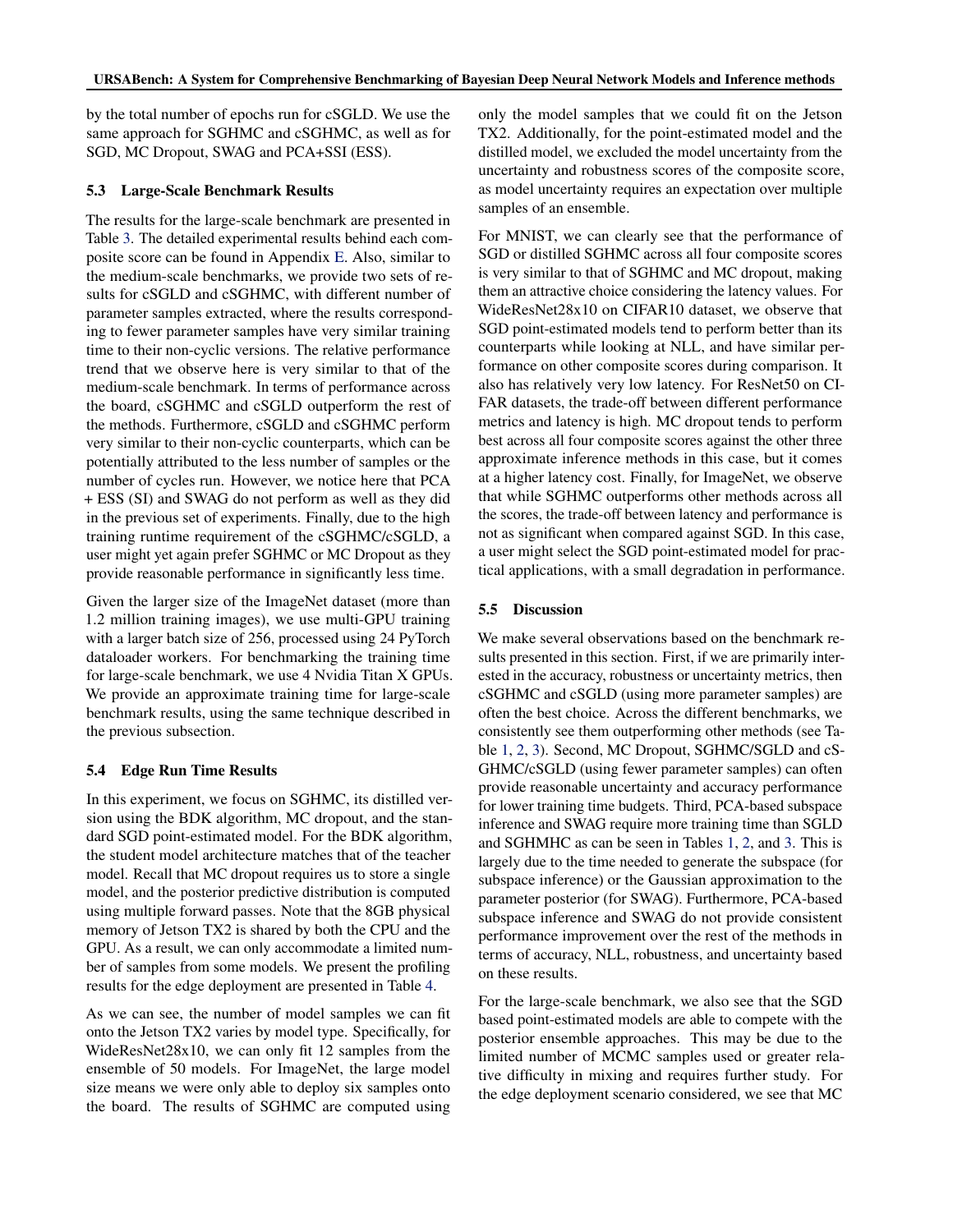<span id="page-10-0"></span>dropout is a good alternative to SGHMC in terms of the tradeoff between prediction performance and prediction latency. It is also important to note that the other approximate inference techniques discussed in this paper, apart from the ones in Table [4,](#page-8-0) have similar latency properties to SGHMC due to performing a forward pass for each of a set of parameter samples. Finally, while the distillation approach is interesting, we observed that it does not perform better than the SGD-based models in the medium and large-scale benchmark settings. Further study is needed to determine if optimizing student model size as in [Vadera et al.](#page-12-0) [\(2020\)](#page-12-0) can lead to improved tradeoffs.

# 6 CONCLUSION AND FUTURE WORK

This paper describes URSABench, a system for benchmarking multiple aspects of the performance of approximate Bayesian inference methods for deep neural networks. We hope that the development of this benchmarking system and its components will facilitate research in the domain of approximate Bayesian inference by better exposing the performance trade-offs achieved by different methods in terms of uncertainty, robustness, scalability and accuracy. We believe the simultaneous assessment of these properties is critical to better understand which methods are most effective on different downstream tasks and in different deployment contexts (e.g., server and edge).

A further challenge in the development of this system is ensuring a fair comparison between approaches. This can be difficult for new model/method/data set combinations without established hyperparameters, requiring careful hyperparameter optimization. This highlights the more complex issue of how to fairly benchmark the end-to-end process of hyperparameter optimization and inference in terms of computational resource use. In this work, the training time scalability measurements are assessed on tuned models only. The cost of hyperparameter optimization is not reflected, and thus methods with more hyperparameters that may take longer to optimize for new problems and tasks are not penalized in these results. This issue requires further study.

#### ACKNOWLEDGEMENTS

Research reported in this paper was sponsored in part by the CCDC Army Research Laboratory under Cooperative Agreement W911NF-17-2-0196 (ARL IoBT CRA). The views and conclusions contained in this document are those of the authors and should not be interpreted as representing the official policies, either expressed or implied, of the Army Research Laboratory or the U.S. Government. The U.S. Government is authorized to reproduce and distribute reprints for Government purposes notwithstanding any copyright notation herein.

#### REFERENCES

- Balan, A. K., Rathod, V., Murphy, K. P., and Welling, M. Bayesian dark knowledge. In *NeurIPS*, 2015.
- Balandat, M., Karrer, B., Jiang, D. R., Daulton, S., Letham, B., Wilson, A. G., and Bakshy, E. Botorch: Programmable bayesian optimization in pytorch. *arXiv preprint arXiv:1910.06403*, 2019.
- Bottou, L. Large-scale machine learning with stochastic gradient descent. In *Proceedings of COMPSTAT'2010*, pp. 177–186. Springer, 2010.
- Brier, G. W. Verification of forecasts expressed in terms of probability. *Monthly weather review*, 78(1):1–3, 1950.
- Carlini, N. and Wagner, D. Towards evaluating the robustness of neural networks. *2017 IEEE Symposium on Security and Privacy (SP)*, 2017.
- Casella, G. and George, E. I. Explaining the gibbs sampler. *The American Statistician*, 46(3):167–174, 1992.
- Chen, T., Fox, E. B., and Guestrin, C. Stochastic gradient hamiltonian monte carlo. In *ICML*, 2014.
- Chib, S. and Greenberg, E. Understanding the metropolishastings algorithm. *The american statistician*, 49(4): 327–335, 1995.
- Clanuwat, T., Bober-Irizar, M., Kitamoto, A., Lamb, A., Yamamoto, K., and Ha, D. Deep learning for classical japanese literature, 2018.
- Coates, A., Ng, A. Y., and Lee, H. An analysis of singlelayer networks in unsupervised feature learning. In *AIS-TATS*, 2011.
- Cobb, A. D. *The practicalities of scaling Bayesian neural networks to real-world applications*. PhD thesis, University of Oxford, 2020.
- Cobb, A. D., Roberts, S. J., and Gal, Y. Loss-calibrated approximate inference in Bayesian neural networks. *Theory of deep learning workshop, ICML*, 2018.
- Cobb, A. D., Baydin, A. G., Markham, A., and Roberts, S. J. Introducing an Explicit Symplectic Integration Scheme for Riemannian Manifold Hamiltonian Monte Carlo. *arXiv preprint arXiv:1910.06243*, 2019.
- Deng, J., Dong, W., Socher, R., Li, L.-J., Li, K., and Fei-Fei, L. Imagenet: A large-scale hierarchical image database. In *2009 IEEE conference on computer vision and pattern recognition*, pp. 248–255. Ieee, 2009.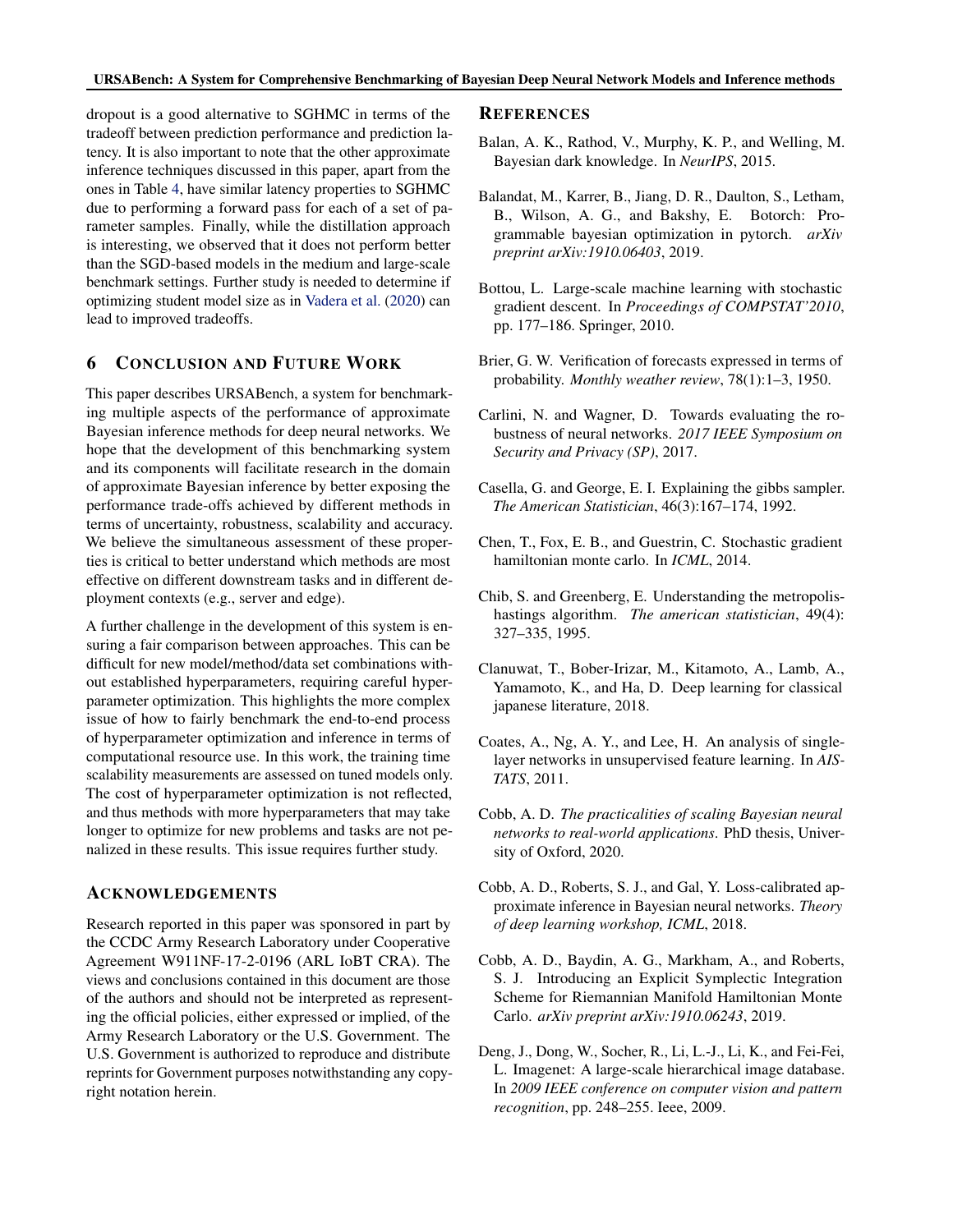#### <span id="page-11-0"></span>URSABench: A System for Comprehensive Benchmarking of Bayesian Deep Neural Network Models and Inference methods

- Depeweg, S., Hernandez-Lobato, J.-M., Doshi-Velez, F., and Udluft, S. Decomposition of uncertainty in Bayesian deep learning for efficient and risk-sensitive learning. In Dy, J. and Krause, A. (eds.), *Proceedings of the 35th International Conference on Machine Learning*, volume 80 of *Proceedings of Machine Learning Research*, pp. 1184–1193. PMLR, 10–15 Jul 2018. URL [https://proceedings.mlr.press/v80/](https://proceedings.mlr.press/v80/depeweg18a.html) [depeweg18a.html](https://proceedings.mlr.press/v80/depeweg18a.html).
- Duane, S., Kennedy, A. D., Pendleton, B. J., and Roweth, D. Hybrid monte carlo. *Physics letters B*, 195(2):216–222, 1987.
- Dusenberry, M., Jerfel, G., Wen, Y., Ma, Y., Snoek, J., Heller, K., Lakshminarayanan, B., and Tran, D. Efficient and scalable Bayesian neural nets with rank-1 factors. In III, H. D. and Singh, A. (eds.), *Proceedings of the 37th International Conference on Machine Learning*, volume 119 of *Proceedings of Machine Learning Research*, pp. 2782–2792. PMLR, 13–18 Jul 2020. URL [https://proceedings.mlr.press/](https://proceedings.mlr.press/v119/dusenberry20a.html) [v119/dusenberry20a.html](https://proceedings.mlr.press/v119/dusenberry20a.html).
- Gal, Y. and Ghahramani, Z. Dropout as a bayesian approximation: Representing model uncertainty in deep learning. In *ICML*, 2016.
- Ghosh, S., Delle Fave, F. M., and Yedidia, J. Assumed density filtering methods for learning bayesian neural networks. In *Thirtieth AAAI Conference on Artificial Intelligence*, 2016.
- Girolami, M. and Calderhead, B. Riemann manifold langevin and hamiltonian monte carlo methods. *Journal of the Royal Statistical Society: Series B (Statistical Methodology)*, 73(2):123–214, 2011.
- Goodfellow, I. J., Shlens, J., and Szegedy, C. Explaining and harnessing adversarial examples. In *ICLR*, 2015.
- Guo, C., Pleiss, G., Sun, Y., and Weinberger, K. Q. On calibration of modern neural networks. In *ICML*, pp. 1321–1330, 2017.
- He, K., Zhang, X., Ren, S., and Sun, J. Deep residual learning for image recognition. In *Proceedings of the IEEE conference on computer vision and pattern recognition*, pp. 770–778, 2016.
- Hoffman, M. D., Blei, D. M., Wang, C., and Paisley, J. Stochastic variational inference. *The Journal of Machine Learning Research*, 14(1):1303–1347, 2013.
- Izmailov, P., Maddox, W. J., Kirichenko, P., Garipov, T., Vetrov, D. P., and Wilson, A. G. Subspace inference for bayesian deep learning. In *UAI*, 2019.
- Jaakkola, T. S. and Jordan, M. I. Bayesian parameter estimation via variational methods. *Statistics and Computing*, 10(1):25–37, 2000.
- Jordan, M. I., Ghahramani, Z., Jaakkola, T. S., and Saul, L. K. An introduction to variational methods for graphical models. *Machine learning*, 37(2):183–233, 1999.
- Krizhevsky, A., Hinton, G., et al. Learning multiple layers of features from tiny images. Technical report, 2009.
- Krizhevsky, A., Sutskever, I., and Hinton, G. E. Imagenet classification with deep convolutional neural networks. In *NeurIPS*, 2012.
- LeCun, Y. The mnist database of handwritten digits. *http://yann. lecun. com/exdb/mnist/*, 1998.
- Li, Y. and Turner, R. E. Rényi divergence variational inference. In *Advances in Neural Information Processing Systems 29*, pp. 1073–1081. 2016.
- Louizos, C. and Welling, M. Multiplicative normalizing flows for variational bayesian neural networks. In *ICML*, 2017.
- MacKay, D. J. *Information theory, inference and learning algorithms*. Cambridge university press, 2003.
- Maddox, W., Garipov, T., Izmailov, P., Vetrov, D. P., and Wilson, A. G. A simple baseline for bayesian uncertainty in deep learning. In *NeurIPS*, 2019.
- Madry, A., Makelov, A., Schmidt, L., Tsipras, D., and Vladu, A. Towards deep learning models resistant to adversarial attacks. In *ICLR*, 2018.
- Malinin, A., Mlodozeniec, B., and Gales, M. Ensemble distribution distillation. In *ICLR*, 2020.
- Minka, T. P. Expectation propagation for approximate bayesian inference. In *UAI*, 2001.
- Murray, I., Adams, R. P., and MacKay, D. J. C. Elliptical slice sampling. In *AISTATS*, 2010.
- Neal, R. M. *Bayesian Learning for Neural Networks*. Springer-Verlag, 1996.
- Neal, R. M. Slice sampling. *Annals of statistics*, pp. 705– 741, 2003.
- Netzer, Y., Wang, T., Coates, A., Bissacco, A., Wu, B., and Ng, A. Y. Reading digits in natural images with unsupervised feature learning. 2011.
- Niculescu-Mizil, A. and Caruana, R. Predicting good probabilities with supervised learning. In *ICML*, pp. 625–632, 2005.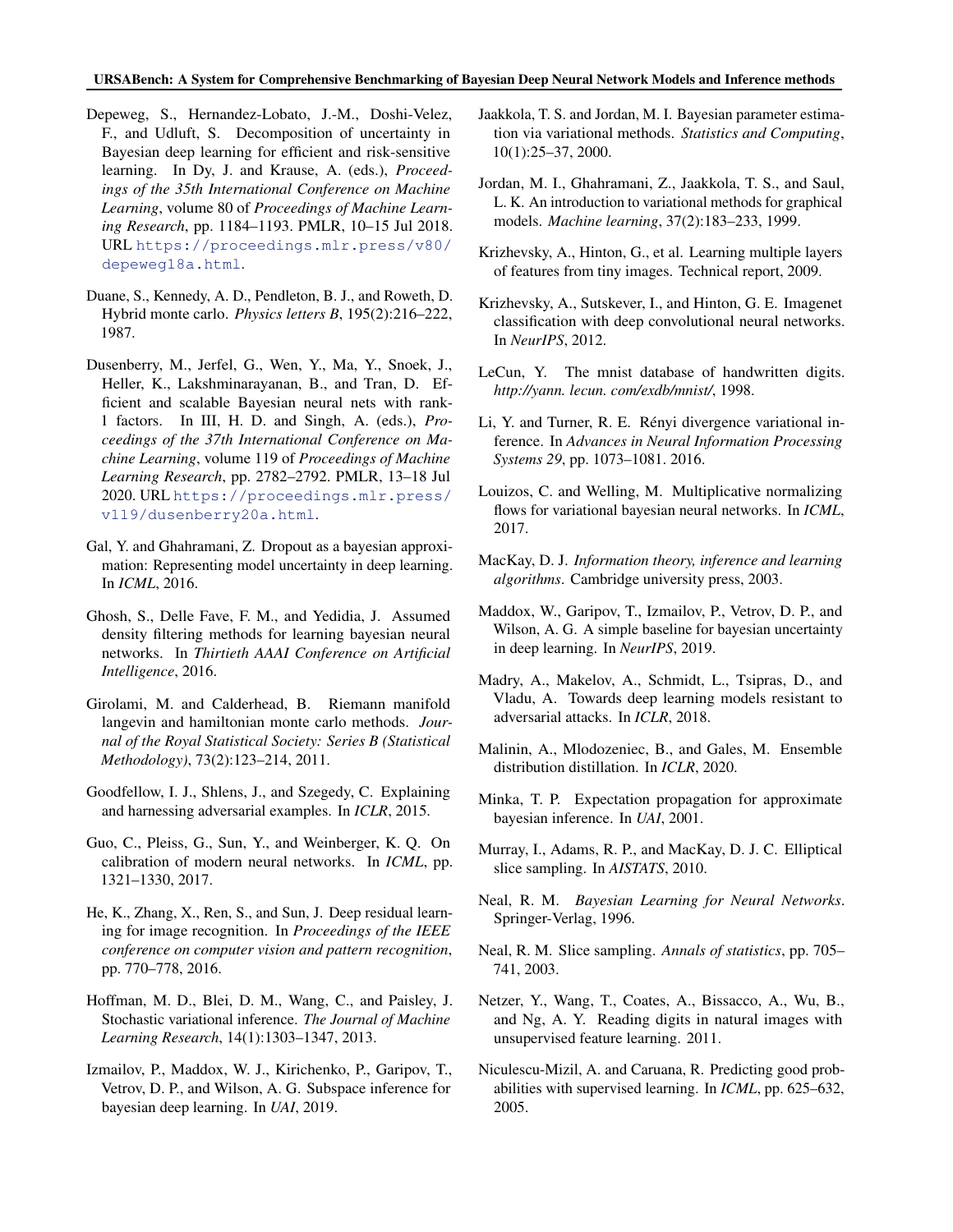- <span id="page-12-0"></span>NVIDIA Corporation. TensorRT Developer Guide. URL [https://docs.nvidia.com/deeplearning/](https://docs.nvidia.com/deeplearning/tensorrt/developer-guide/index.html) [tensorrt/developer-guide/index.html](https://docs.nvidia.com/deeplearning/tensorrt/developer-guide/index.html).
- Ovadia, Y., Fertig, E., Ren, J., Nado, Z., Sculley, D., Nowozin, Sebastian Dillon, J., Lakshminarayanan, B., and Snoek, J. Can you trust your model's uncertainty? Evaluating predictive uncertainty under dataset shift. In *NeurIPS*, pp. 13969–13980, 2019.
- Paszke, A., Gross, S., Massa, F., Lerer, A., Bradbury, J., Chanan, G., Killeen, T., Lin, Z., Gimelshein, N., Antiga, L., Desmaison, A., Kopf, A., Yang, E., DeVito, Z., Raison, M., Tejani, A., Chilamkurthy, S., Steiner, B., Fang, L., Bai, J., and Chintala, S. Pytorch: An imperative style, high-performance deep learning library. In Wallach, H., Larochelle, H., Beygelzimer, A., d'Alché-Buc, F., Fox, E., and Garnett, R. (eds.), *Advances in Neural Information Processing Systems 32*, pp. 8024–8035. Curran Associates, Inc., 2019.
- Smith, A. F. and Roberts, G. O. Bayesian computation via the gibbs sampler and related markov chain monte carlo methods. *Journal of the Royal Statistical Society: Series B (Methodological)*, 55(1):3–23, 1993.
- Vadera, M. P., Jalaian, B., and Marlin, B. M. Generalized bayesian posterior expectation distillation for deep neural networks. In *UAI*, 2020.
- Wang, H., Ge, S., Lipton, Z., and Xing, E. P. Learning robust global representations by penalizing local predictive power. In *Advances in Neural Information Processing Systems*, pp. 10506–10518, 2019.
- Wang, K.-C., Vicol, P., Lucas, J., Gu, L., Grosse, R., and Zemel, R. Adversarial distillation of Bayesian neural network posteriors. In Dy, J. and Krause, A. (eds.), *Proceedings of the 35th International Conference on Machine Learning*, volume 80 of *Proceedings of Machine Learning Research*, pp. 5190–5199. PMLR, 10–15 Jul 2018. URL [https://proceedings.mlr.press/v80/](https://proceedings.mlr.press/v80/wang18i.html) [wang18i.html](https://proceedings.mlr.press/v80/wang18i.html).
- Welling, M. and Teh, Y. W. Bayesian learning via stochastic gradient langevin dynamics. In *ICML*, pp. 681–688, 2011.
- Xiao, H., Rasul, K., and Vollgraf, R. Fashion-mnist: a novel image dataset for benchmarking machine learning algorithms. *ArXiv*, abs/1708.07747, 2017.
- Zagoruyko, S. and Komodakis, N. Wide residual networks. In Richard C. Wilson, E. R. H. and Smith, W. A. P. (eds.), *Proceedings of the British Machine Vision Conference (BMVC)*, pp. 87.1–87.12. BMVA Press, September 2016. ISBN 1-901725-59-6. doi: 10.5244/C.30.87. URL <https://dx.doi.org/10.5244/C.30.87>.

Zhang, R., Li, C., Zhang, J., Chen, C., and Wilson, A. G. Cyclical stochastic gradient mcmc for bayesian deep learning. In *ICLR*, 2020.

## A DECISION-MAKING TASK

Bayesian decision theory takes Monte Carlo samples and averages them over a predetermined cost function,  $C(h, y)$ to result in an expected risk:

$$
R(h|\mathbf{x}) \approx \frac{1}{S} \sum_{s=1}^{S} p(y|\mathbf{x}, \theta_s) \mathcal{C}(h, y).
$$

The expected risk is a function of the decision,  $h$ , whereby the Bayesian optimal decision,  $h^*$  minimises the risk:

$$
h^* = \operatorname*{argmin}_{h} R(h|\mathbf{x}).
$$

Once we have applied Bayesian decision theory to find an  $h^*$ for every input x, for supervised classification, we can then determine the true cost of the decision taken by averaging over the test data (i.e.  $\frac{1}{N} \sum_{n=1}^{N} C(y_n^{\text{True}}, h_n^*))$ , where the arguments have been reversed such that we compare the true label  $y_n^{\text{True}}$ , with the Bayesian optimal decision  $h_n^*$ (i.e. what cost did we actually have to pay when we took decision  $h_n^*$  for labelling  $y_n$ , when it was in fact  $y_n^{\text{True}}$ ). A more detailed discussion can be seen in Ch. 4 of [Cobb](#page-10-0) [\(2020\)](#page-10-0).

The purpose of the decision-making task is to penalise inference schemes that provide poor calibrated uncertainty over the rarer (and hence more uncertain) classes. In particular, for MNIST, we retrain our models over a highly imbalanced data set, where 99% of the labels corresponding to classes 3 and 7 are removed. However, we then use the predictive distribution to with a predefined cost function to select the Bayes optimal decision for each predicted label. We then calculate the expected decision cost by averaging over the costs attributed to each decision compared to the true label. False negatives of the less frequent classes are penalised 1000 times more than false positives for the rest of the classes.

The small-scale setting for the decision-making task requires retraining over an imbalanced training set. However, for the medium-scale task we limit ourselves to using the same materialised samples from the balanced data set (although we expect to extend this to imbalanced training data in future work). We define our cost matrix to penalise false negatives 10 times as much as false positives. In particular, the task for the CIFAR10 penalises planes, automobiles, ships and trucks with a cost of 1.0 for false negatives and 0.1 for false positives. All other errors are penalised with 0.1 and correct decisions accrue zero cost. The same cost structure applies to CIFAR100, where tanks, rockets and pick-up trucks are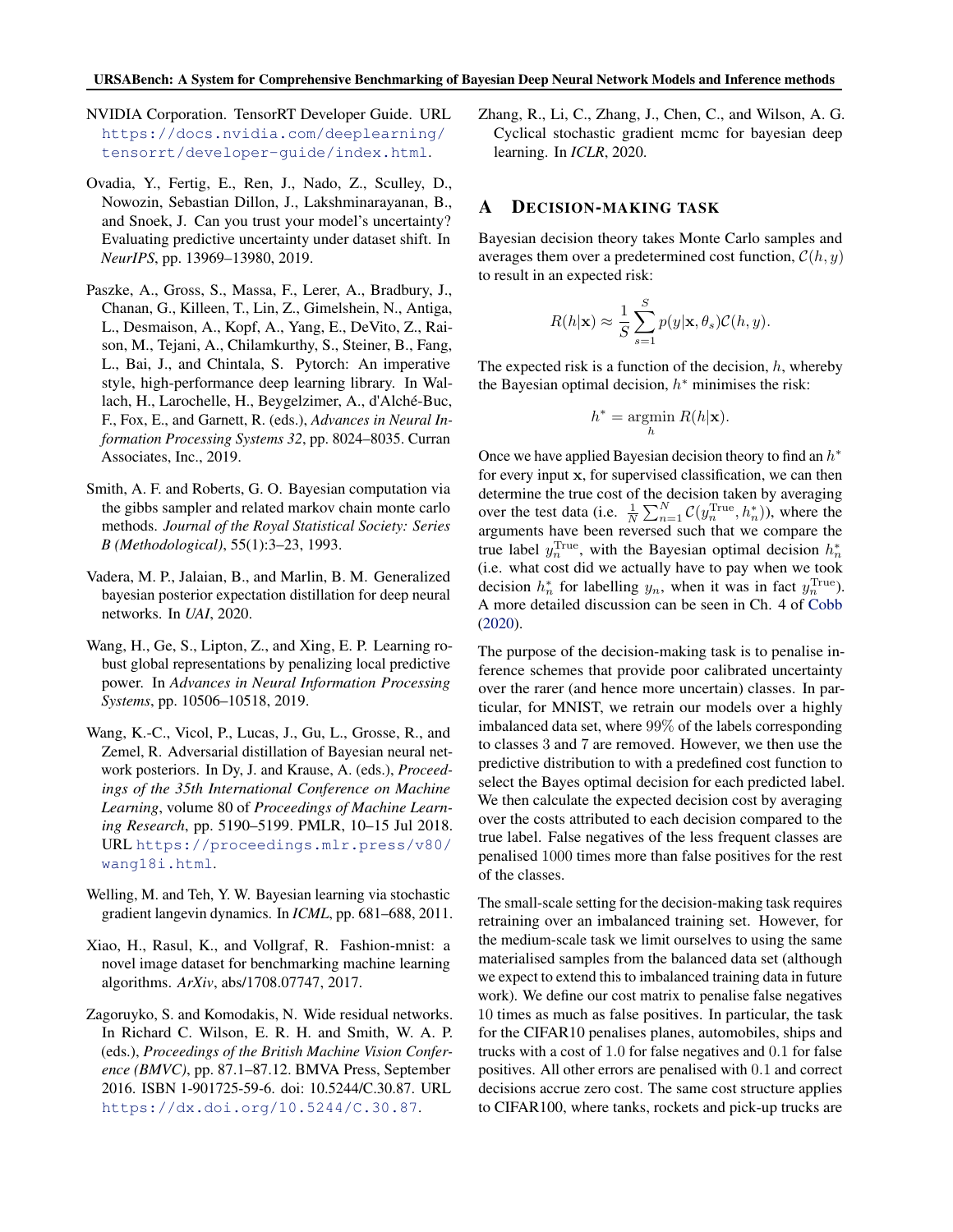<span id="page-13-0"></span>deemed the critical classes. For ImageNet, the following class indices as penalised with a cost of 100.0 for false negatives, and 0.1 for false positives: [403, 479, 565, 705, 751, 817, 847 864, 895]<sup>3</sup>. All other errors are penalised with 0.1 and correct decisions accrue zero cost.

The decision costs in Tables [8,](#page-16-0) [11,](#page-17-0) [14](#page-18-0) and [17](#page-19-0) demonstrate the utility of this task as they show a correlation with the NLL and the accuracy across all models and data sets.

# B UNCERTAINTY DECOMPOSITION FOR DOWNSTREAM TASKS

The posterior predictive distribution is not the only statistic of the posterior distribution that is of interest. The decomposition of posterior uncertainty has also received recent attention in the literature. For example, [Depeweg et al.](#page-11-0) [\(2018\)](#page-11-0) and [Malinin et al.](#page-11-0) [\(2020\)](#page-11-0) describe the decomposition of the entropy of the posterior predictive distribution (the *total uncertainty*) into *expected data uncertainty* and *knowledge uncertainty*. These three forms of uncertainty are related by the equation shown below:

$$
\underbrace{\mathcal{I}\left[y,\theta|\boldsymbol{x},\mathcal{D}\right]}_{\text{Knowledge Uncertainty}} = \underbrace{\mathcal{H}\left[\mathbb{E}_{p(\theta|\mathcal{D})}\left[p\left(y|\boldsymbol{x},\theta\right)\right]\right]}_{\text{Total Uncertainty}} - \underbrace{\mathbb{E}_{p(\theta|\mathcal{D})}\left[\mathcal{H}\left[p\left(y|\boldsymbol{x},\theta\right)\right]\right]}_{\text{Expected Data Uncertainty}}
$$
\n(4)

Total uncertainty, as the name suggests, measures the total uncertainty in a prediction. Expected data uncertainty measures the uncertainty arising from class overlap. Knowledge uncertainty corresponds to the conditional mutual information between labels and model parameters and measures the disagreement between different models in the posterior. However, it can be efficiently computed as the difference between total uncertainty and expected data uncertainty, both of which are (functions) of posterior expectations. In recent work, [Wang et al.](#page-12-0) [\(2018\)](#page-12-0), [Malinin et al.](#page-11-0) [\(2020\)](#page-11-0) and [Vadera et al.](#page-12-0) [\(2020\)](#page-12-0) have leveraged this decomposition to explore a range of down-stream tasks that rely on uncertainty quantification and decomposition.

# C COMPOSITE SCORE BREAKDOWN

As alluded to in the main text, we build composite scores for robustness and uncertainty. The robustness relies on averaging both the total uncertainty AUROC and the model uncertainty AUROC over the OOD data sets. We then average once again over the mean total uncertainty and model

uncertainty. The uncertainty composite score is built from the average misclassification AUROCs (e.g. the first three columns of Tables [7,](#page-15-0) [10,](#page-16-0) [13,](#page-17-0) [16,](#page-18-0) [19\)](#page-19-0). For the medium-scale experiment, the uncertainty score is then averaged across CIFAR10 and CIFAR100 as well as ResNet50 and WideRes-Net28x10.

# D IMPLEMENTATION DETAILS

In this section, we describe the implementation details for the different inference methods used in our benchmark. It must be noted that for all inference methods using ResNet50 and WideResNet28x10 models, we use a pretrained SGD solution to warm-start our samplers. This is a standard pretraining procedure followed to make the methods more competitive [\(Maddox et al.,](#page-11-0) [2019\)](#page-11-0). Further, the ensemble size is set to 100 for MNIST dataset, 50 for CIFAR datasets, and 6 for ImageNet dataset. When applicable, we always collect a sample at the end of an epoch. The difference in ensemble size is due to the large amounts of computational requirements for training ResNet50 and WideRes-Net28x10 on CIFAR datasets, as well training ResNet50 on ImageNet. While tuning hyperparameters for MNIST, we apply Bayesian optimization with a limit of 200 evaluations for each approach [\(Balandat et al.,](#page-10-0) [2019\)](#page-10-0). On the other hand, for CIFAR datasets, we refer to existing literature and use the same hyperparameters if directly applicable, or search around the hyperparameters obtained for similar models and datasets.

SGLD: For CIFAR datasets, we use a burn-in of 100 epochs and initial learning rates of 0.1 for WideResNet28x10 model and 0.05 for ResNet50. The prior std. dev. is set to 0.5 for both the cases. We decay the learning rate using cosine annealing schedule to its half value by the end of sampling. For ImageNet datasets, we use a burn-in of 5 epochs, initial learning rates of 0.05, and set the prior std. dev. to 0.1. For MNIST, the optimal hyperparameter values obtained are: initial learning rate of 0.099, prior std. dev. of 0.16 and 50 burn in epochs.

**SGHMC:** We use the same hyperparameters and learning rate schedule as described for SGLD for the CIFAR and ImageNet datasets. Additionally, we set the friction term to 0.5 [\(Chen et al.,](#page-10-0) [2014\)](#page-10-0). This is equivalent to the  $\alpha$  term shown in [Zhang et al.](#page-12-0) [\(2020\)](#page-12-0). For MNIST, the optimal hyperparameter values obtained are: initial learning rate of 0.03, prior std. dev. of 0.14, 50 burn in epochs, and friction term set to 0.1.

cSGHMC: We use the same hyperparameters given in [Zhang et al.](#page-12-0) [\(2020\)](#page-12-0) for CIFAR datasets. For ImageNet, we use the initial learning rate for a cycle to 0.01, prior std. dev. of 0.1, cycle length of 7 epochs, of which 4 epochs are used for SGD-exploration phase, 1 epoch for burn-in,

<sup>&</sup>lt;sup>3</sup>The mapping of class indices referenced is available at: [https://gist.github.com/yrevar/](https://gist.github.com/yrevar/942d3a0ac09ec9e5eb3a) [942d3a0ac09ec9e5eb3a](https://gist.github.com/yrevar/942d3a0ac09ec9e5eb3a)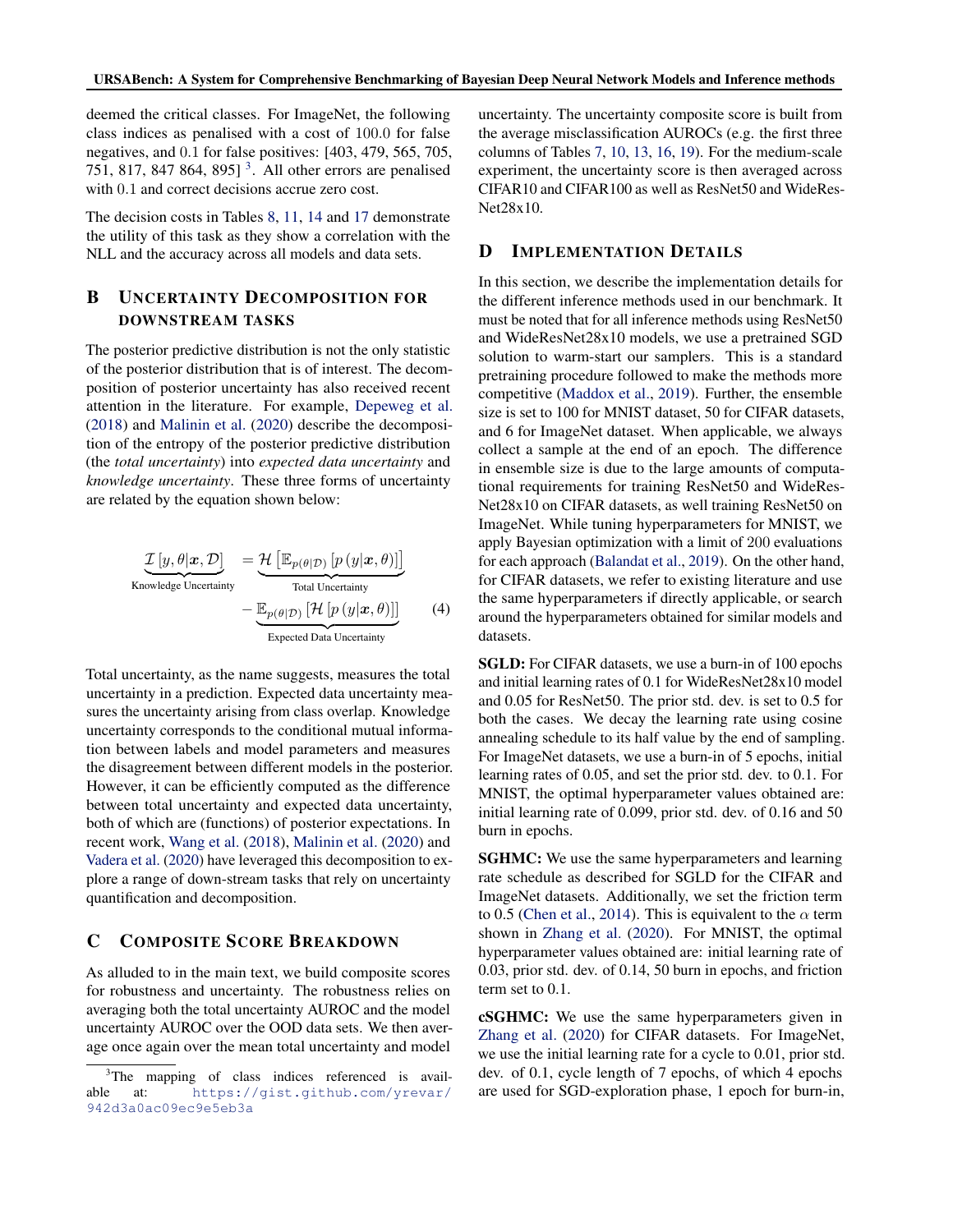<span id="page-14-0"></span>and collect 2 samples from each of the last two epochs of the cycle. For ImageNet, we run a total of 3 cycles. For MNIST, the optimal hyperparameter values obtained are: initial learning rate of 0.06, prior std. dev. of 0.33, cycle length of 22 epochs, of which 17 epochs are used for SGDexploration phase, and samples are collected from the last 4 epochs, and friction term set to 0.21.

cSGLD: We use the same hyperparameters given in [Zhang](#page-12-0) [et al.](#page-12-0) [\(2020\)](#page-12-0) for CIFAR datasets. For ImageNet, we use the same hyperparameters described for cSGHMC. For MNIST, the optimal hyperparameter values obtained are: initial learning rate of 0.06, prior std. dev. of 0.33, cycle length of 22 epochs, of which 17 epochs are used for SGD-exploration phase, and samples are collected from the last 4 epochs, and friction term set to 0.21.

SWAG: We use the same hyperparameters given in [Izmailov](#page-11-0) [et al.](#page-11-0) [\(2019\)](#page-11-0) for CIFAR models, except that we set the weight decay for ResNet models to  $10^{-4}$  and borrow its remaining hyperparameters from WideResNet28x10. This means that we utilize last 20 SGD iterates to find parameters for the Gaussian approximation to the mode. For ImageNet, we set the exploration learning rate to 0.005, and start collecting samples for constructing the Gaussian approximation after 10 epochs. We collect 20 parameter samples for generating the Gaussian approximation. Furthermore, the variant of SWAG used in our benchmark is SWAG-diagonal.

PCA + ESS (SI): We use the same hyperparameters given in [Izmailov et al.](#page-11-0) [\(2019\)](#page-11-0) for CIFAR models, except that we set the weight decay for ResNet models to  $10^{-4}$  and borrow its remaining hyperparameters from WideResNet28x10. We construct a subspace of rank 20 for all models and datasets. For ImageNet, we set the exploration learning rate to 0.005, and start collecting samples for constructing the subspace after 10 epochs. We collect 20 parameter samples for generating the subspace of rank 20. For MNIST, we start with an initial learning rate of 0.04 and decay it 0.002 over 50 epochs. Further, we run SGD at the same learning rate for another 50 epochs and collect the iterates from each of the final 20 epochs to construct our PCA subspace. The momentum for our SGD optimizer is set to 0.54 through the entire run. For all the dataset and model combinations, we use elliptical slice sampling [\(Murray et al.,](#page-11-0) [2010\)](#page-11-0) on the low rank PCA subspace with a prior of 2. and a temperature of 5000.

MC Dropout: For all the models on CIFAR & MNIST datasets, we use a dropout of 0.2 before the final linear layer. For ImageNet, we use a dropout rate of 0.05 just before the final layer. We always fine-tune after warm-starting with SGD point-estimated model.

# E ADDITIONAL EXPERIMENTAL RESULTS

Additional experimental results are provided in Tables [5](#page-15-0) - [22.](#page-20-0)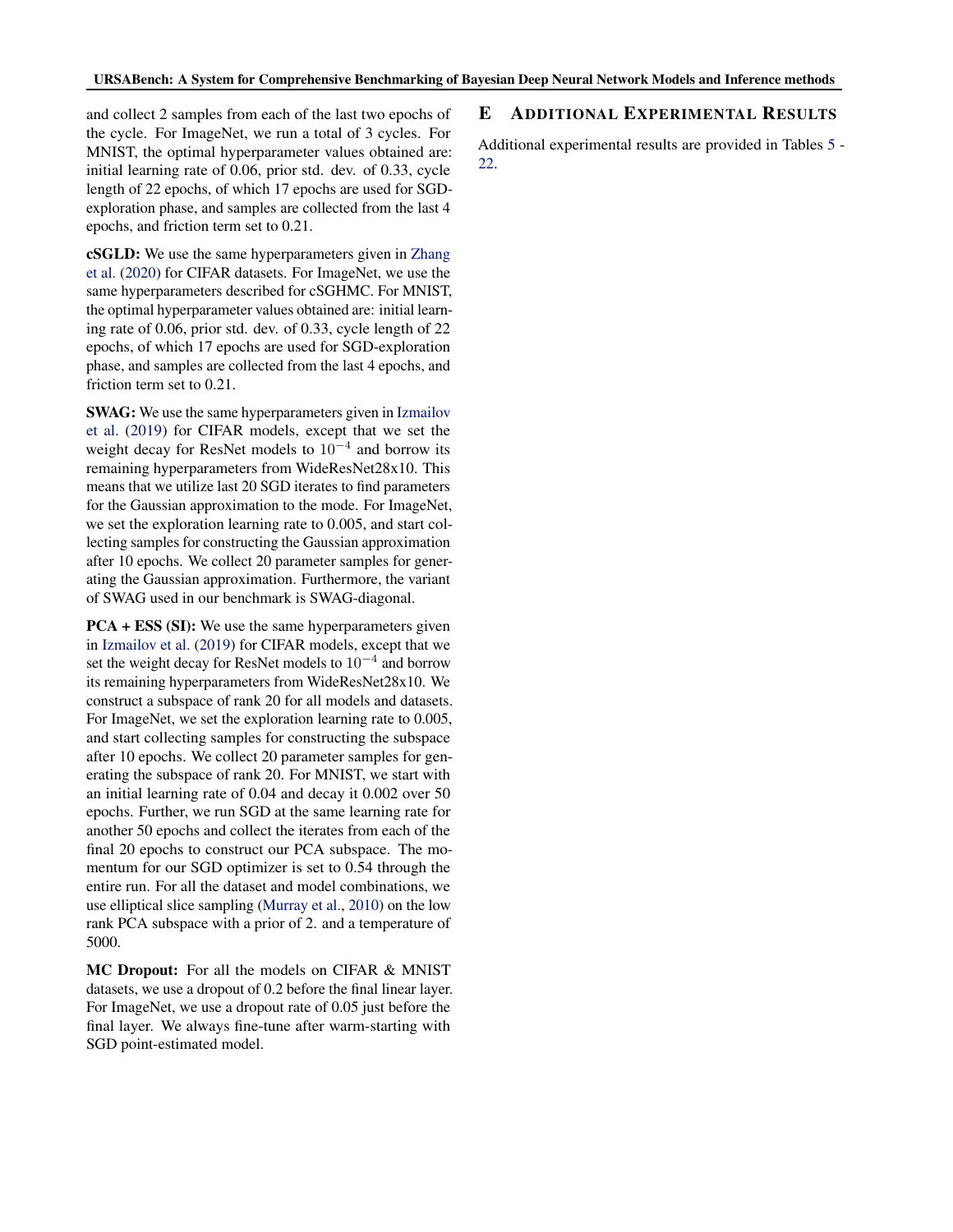|                 | $\mu$ . The set of $\mu$ is the set of $\mu$ in the set of $\mu$ is the set of $\mu$ |                   |                   |                   |                            |                            |
|-----------------|--------------------------------------------------------------------------------------|-------------------|-------------------|-------------------|----------------------------|----------------------------|
| Inference       | Accuracy $\uparrow$                                                                  | NLL $\downarrow$  | $BS \downarrow$   | $ECE \downarrow$  | Decision Cost $\downarrow$ | Training Time $\downarrow$ |
| HMC.            | $98.19 + 0.10\%$                                                                     | $0.0593 + 0.0016$ | $0.0280 + 0.0008$ | $0.0079 + 0.0008$ | $7101 + 346$               | $178 + 1.5$                |
| <b>SGLD</b>     | $98.39 + 0.04\%$                                                                     | $0.0492 + 0.0022$ | $0.0236 + 0.0005$ | $0.0041 + 0.0024$ | $5410 + 778$               | $765 + 4.2$                |
| <b>SGHMC</b>    | $98.62 + 0.03\%$                                                                     | $0.0446 + 0.0003$ | $0.0210 + 0.0002$ | $0.0073 + 0.0004$ | $5408 + 240$               | $768 + 2.3$                |
| cSGLD           | $98.57 + 0.03\%$                                                                     | $0.0476 + 0.0011$ | $0.0223 + 0.0003$ | $0.0056 + 0.0003$ | $6526 + 2241$              | $1063 + 4.2$               |
| cSGHMC          | $98.36 + 0.09\%$                                                                     | $0.0533 + 0.0016$ | $0.0256 + 0.0010$ | $0.0033 + 0.0003$ | $4824 + 1855$              | $1111 + 3.3$               |
| $PCA + ESS(SI)$ | $98.40 + 0.07\%$                                                                     | $0.0520 + 0.0016$ | $0.0251 + 0.0007$ | $0.0036 + 0.0005$ | $3809 + 1150$              | $1146 + 10.2$              |
| MC dropout      | $98.58 + 0.07\%$                                                                     | $0.0501 + 0.0031$ | $0.0218 + 0.0008$ | $0.0042 + 0.0006$ | $15236 + 1184$             | $377 + 2.4$                |
| <b>SGD</b>      | $98.60 + 0.02\%$                                                                     | $0.0452 + 0.0012$ | $0.0213 + 0.0003$ | $0.0032 + 0.0005$ | $8972 + 720$               | $193 + 0.9$                |

<span id="page-15-0"></span>Table 5. Comparison of predictive performance and decision making cost while using an MLP [784, 200, 200, 10] on MNIST. Results presented as mean  $\pm$  std. dev. across 5 trials.

Table 6. Comparison of OOD detection performance while using an MLP [784, 200, 200, 10] on MNIST. Results presented as mean  $\pm$ std. dev. across 5 trials.

| Inference       | OOD<br>Dataset                        | AUROC-Model<br>Uncertainty $\uparrow$  | AUROC - Total<br>Uncertainty $\uparrow$ |
|-----------------|---------------------------------------|----------------------------------------|-----------------------------------------|
| <b>HMC</b>      | <b>Fashion MNIST</b><br><b>KMNIST</b> | $0.966 \pm 0.013$<br>$0.968 \pm 0.013$ | $0.946 \pm 0.017$<br>$0.948 \pm 0.017$  |
| SGLD            | <b>Fashion MNIST</b>                  | $0.867 \pm 0.110$                      | $0.944 \pm 0.005$                       |
|                 | <b>KMNIST</b><br><b>Fashion MNIST</b> | $0.871 \pm 0.103$<br>$0.933 \pm 0.009$ | $0.944 \pm 0.005$<br>$0.953 \pm 0.010$  |
| <b>SGHMC</b>    | <b>KMNIST</b>                         | $0.932 \pm 0.009$                      | $0.952 \pm 0.010$                       |
| cSGLD           | <b>Fashion MNIST</b>                  | $0.954 \pm 0.004$                      | $0.950 \pm 0.005$                       |
|                 | <b>KMNIST</b>                         | $0.954 \pm 0.004$                      | $0.950 \pm 0.005$                       |
| cSGHMC          | <b>Fashion MNIST</b>                  | $0.923 \pm 0.021$                      | $0.931 \pm 0.017$                       |
|                 | <b>KMNIST</b>                         | $0.923 \pm 0.020$                      | $0.933 \pm 0.017$                       |
|                 | <b>Fashion MNIST</b>                  | $0.933 \pm 0.006$                      | $0.938 \pm 0.009$                       |
| $PCA + ESS(SI)$ | <b>KMNIST</b>                         | $0.934 \pm 0.006$                      | $0.940 \pm 0.009$                       |
|                 | <b>Fashion MNIST</b>                  | $0.942 \pm 0.013$                      | $0.943 \pm 0.010$                       |
| MC dropout      | <b>KMNIST</b>                         | $0.943 \pm 0.013$                      | $0.944 \pm 0.010$                       |
| SGD             | <b>Fashion MNIST</b>                  |                                        | $0.945 \pm 0.010$                       |
|                 | <b>KMNIST</b>                         |                                        | $0.943 \pm 0.010$                       |

Table 7. Comparison of misclassification detection while using an MLP [784, 200, 200, 10] on MNIST.

| Inference       | AUROC-Model<br>Uncertainty $\uparrow$ | AUROC - Total<br>Uncertainty $\uparrow$ | AUROC-Model<br>Confidence $\uparrow$ | AUCPR-Model<br>Uncertainty $\uparrow$ | AUCPR - Total<br>Uncertainty $\uparrow$ | AUCPR-Model<br>Confidence $\uparrow$ |
|-----------------|---------------------------------------|-----------------------------------------|--------------------------------------|---------------------------------------|-----------------------------------------|--------------------------------------|
| <b>HMC</b>      | 0.9706                                | 0.9734                                  | 0.9743                               | 0.3429                                | 0.3888                                  | 0.4145                               |
| <b>SGLD</b>     | 0.9739                                | 0.9800                                  | 0.9800                               | 0.3530                                | 0.4502                                  | 0.4632                               |
| <b>SGHMC</b>    | 0.9786                                | 0.9815                                  | 0.9823                               | 0.3546                                | 0.3929                                  | 0.4131                               |
| cSGLD           | 0.9769                                | 0.9801                                  | 0.9798                               | 0.3695                                | 0.4477                                  | 0.4478                               |
| <b>cSGHMC</b>   | 0.9730                                | 0.9786                                  | 0.9786                               | 0.3260                                | 0.4255                                  | 0.4404                               |
| $PCA + ESS(SI)$ | 0.9539                                | 0.9774                                  | 0.9772                               | 0.2059                                | 0.4298                                  | 0.4248                               |
| MC dropout      | 0.9754                                | 0.9763                                  | 0.976                                | 0.4085                                | 0.4300                                  | 0.4199                               |
| SGD             | $\overline{\phantom{a}}$              | 0.9795                                  | 0.9794                               | $\overline{\phantom{a}}$              | 0.4273                                  | 0.4389                               |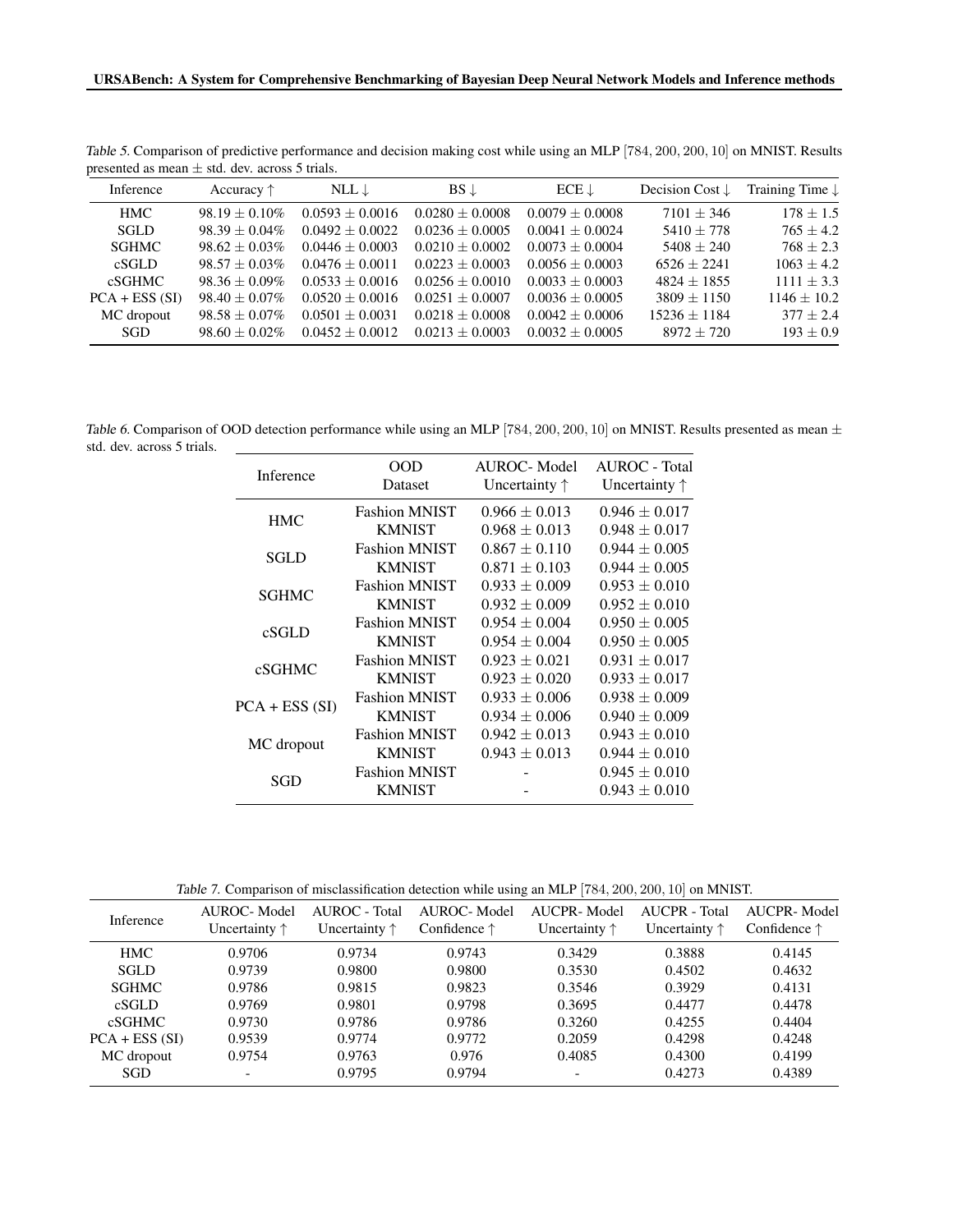| Inference       | Accuracy $\uparrow$ | NLL $\downarrow$ | $BS \downarrow$ | $ECE \downarrow$ | Decision Cost $\downarrow$ | Training Time $\downarrow$ |
|-----------------|---------------------|------------------|-----------------|------------------|----------------------------|----------------------------|
| <b>SGLD</b>     | 0.943               | 0.275            | 0.094           | 0.041            | 176.000                    | 31193                      |
| <b>SGHMC</b>    | 0.949               | 0.256            | 0.086           | 0.035            | 154.000                    | 31538                      |
| cSGLD(50)       | 0.961               | 0.137            | 0.060           | 0.011            | 118.500                    | 139336                     |
| cSGHMC(50)      | 0.962               | 0.124            | 0.056           | 0.009            | 125.000                    | 141291                     |
| cSGLD(9)        | 0.952               | 0.198            | 0.075           | 0.023            | 147.200                    | 31193                      |
| cSGHMC(9)       | 0.956               | 0.178            | 0.070           | 0.019            | 135.100                    | 31538                      |
| <b>SWAG</b>     | 0.931               | 0.311            | 0.114           | 0.047            | 200.900                    | 44344                      |
| $PCA + ESS(SI)$ | 0.949               | 0.174            | 0.080           | 0.027            | 166.600                    | 55564                      |
| MC dropout      | 0.948               | 0.208            | 0.083           | 0.032            | 159.500                    | 15768                      |
| SGD             | 0.943               | 0.274            | 0.095           | 0.040            | 171.700                    | 7884                       |

<span id="page-16-0"></span>Table 8. Comparison of predictive performance and decision making cost while using ResNet50 on CIFAR10.

Table 9. Comparison of OOD detection performance while using ResNet50 on CIFAR10.

|  | Inference       | <b>OOD</b>        | <b>AUROC-Model</b>     | <b>AUROC</b> - Total   |
|--|-----------------|-------------------|------------------------|------------------------|
|  |                 | Dataset           | Uncertainty $\uparrow$ | Uncertainty $\uparrow$ |
|  | <b>SGLD</b>     | STL <sub>10</sub> | 0.630                  | 0.679                  |
|  |                 | <b>SVHN</b>       | 0.863                  | 0.876                  |
|  | <b>SGHMC</b>    | STL10             | 0.639                  | 0.680                  |
|  |                 | <b>SVHN</b>       | 0.855                  | 0.849                  |
|  |                 | STL10             | 0.678                  | 0.700                  |
|  | cSGLD(50)       | <b>SVHN</b>       | 0.952                  | 0.953                  |
|  |                 | STL10             | 0.668                  | 0.692                  |
|  | cSGHMC(50)      | <b>SVHN</b>       | 0.960                  | 0.960                  |
|  | STL10           | 0.666             | 0.687                  |                        |
|  | cSGLD(9)        | <b>SVHN</b>       | 0.902                  | 0.908                  |
|  |                 | STL10             | 0.667                  | 0.689                  |
|  | cSGHMC(9)       | <b>SVHN</b>       | 0.936                  | 0.939                  |
|  | <b>SWAG</b>     | STL10             | 0.618                  | 0.671                  |
|  |                 | <b>SVHN</b>       | 0.878                  | 0.908                  |
|  |                 | STL10             | 0.673                  | 0.677                  |
|  | $PCA + ESS(SI)$ | <b>SVHN</b>       | 0.949                  | 0.947                  |
|  |                 | STL10             | 0.665                  | 0.695                  |
|  | MC dropout      | <b>SVHN</b>       | 0.926                  | 0.938                  |
|  | SGD             | STL10             | N/A                    | 0.682                  |
|  |                 | <b>SVHN</b>       | N/A                    | 0.892                  |
|  |                 |                   |                        |                        |

|--|

| Inference       | AUROC-Model<br>Uncertainty $\uparrow$ | AUROC - Total<br>Uncertainty $\uparrow$ | AUROC-Model<br>Confidence $\uparrow$ | AUCPR-Model<br>Uncertainty $\uparrow$ | AUCPR - Total<br>Uncertainty $\uparrow$ | AUCPR-Model<br>Confidence $\uparrow$ |
|-----------------|---------------------------------------|-----------------------------------------|--------------------------------------|---------------------------------------|-----------------------------------------|--------------------------------------|
| <b>SGLD</b>     | 0.936                                 | 0.934                                   | 0.935                                | 0.466                                 | 0.483                                   | 0.487                                |
| <b>SGHMC</b>    | 0.930                                 | 0.929                                   | 0.929                                | 0.406                                 | 0.411                                   | 0.418                                |
| cSGLD(50)       | 0.949                                 | 0.950                                   | 0.951                                | 0.398                                 | 0.403                                   | 0.435                                |
| cSGHMC(50)      | 0.948                                 | 0.952                                   | 0.954                                | 0.394                                 | 0.422                                   | 0.459                                |
| cSGLD(9)        | 0.939                                 | 0.943                                   | 0.943                                | 0.378                                 | 0.435                                   | 0.448                                |
| cSGHMC(9)       | 0.935                                 | 0.940                                   | 0.940                                | 0.353                                 | 0.405                                   | 0.420                                |
| <b>SWAG</b>     | 0.890                                 | 0.927                                   | 0.927                                | 0.418                                 | 0.479                                   | 0.472                                |
| $PCA + ESS(SI)$ | 0.932                                 | 0.934                                   | 0.941                                | 0.391                                 | 0.419                                   | 0.472                                |
| MC dropout      | 0.946                                 | 0.947                                   | 0.947                                | 0.455                                 | 0.485                                   | 0.477                                |
| SGD             | 0.523                                 | 0.937                                   | 0.936                                | 0.151                                 | 0.464                                   | 0.456                                |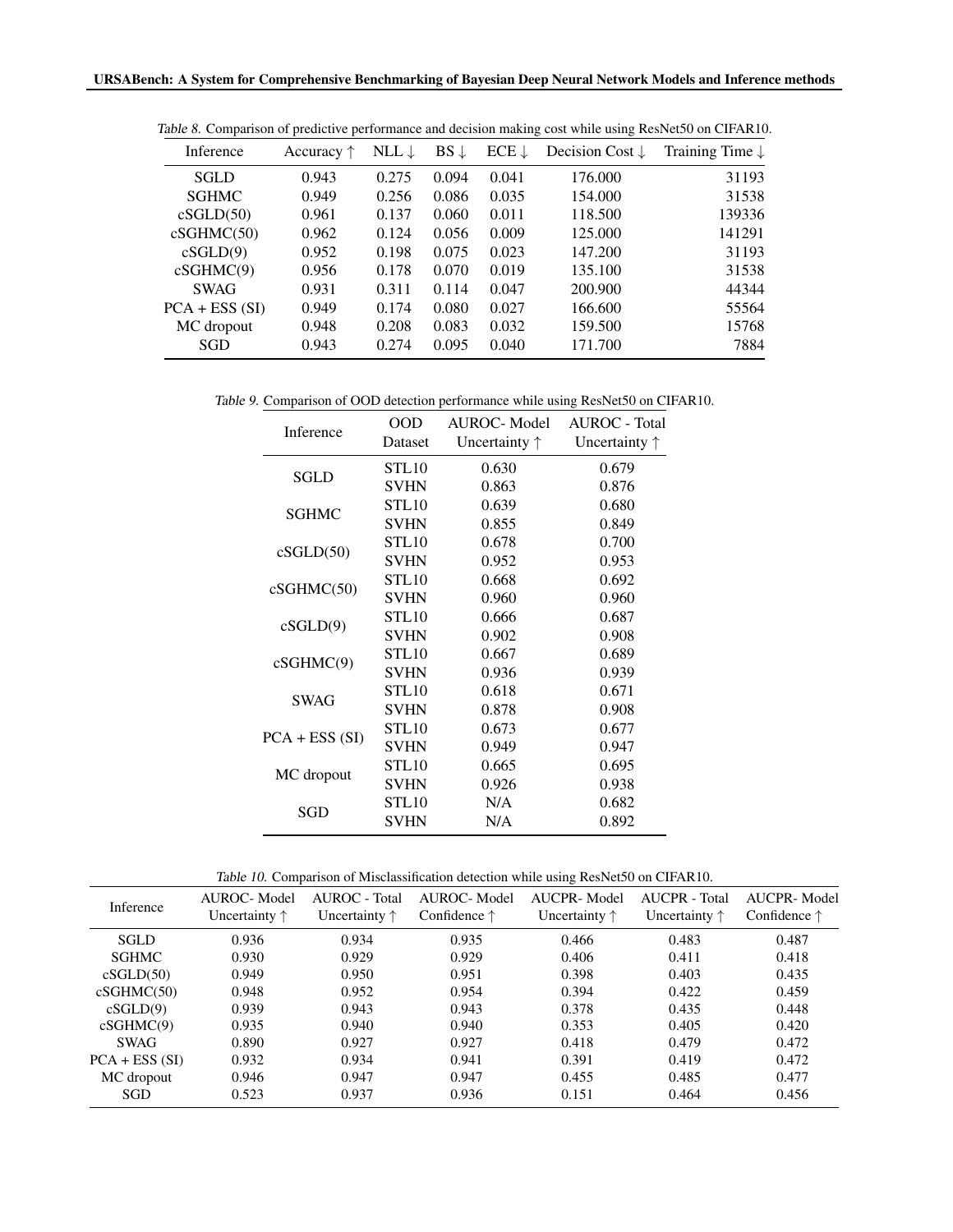| Inference       | Accuracy $\uparrow$ | NLL $\downarrow$ | $BS \downarrow$ | $ECE \downarrow$ | Decision Cost $\downarrow$ | Training Time $\downarrow$ |
|-----------------|---------------------|------------------|-----------------|------------------|----------------------------|----------------------------|
| <b>SGLD</b>     | 0.736               | 1.254            | 0.400           | 0.141            | 299.800                    | 30153                      |
| <b>SGHMC</b>    | 0.738               | 1.222            | 0.397           | 0.137            | 295.000                    | 30468                      |
| cSGLD(50)       | 0.770               | 0.902            | 0.324           | 0.066            | 250.100                    | 136891                     |
| cSGHMC(50)      | 0.782               | 0.838            | 0.306           | 0.053            | 241.100                    | 137106                     |
| cSGLD(9)        | 0.779               | 0.858            | 0.316           | 0.047            | 242.900                    | 30153                      |
| cSGHMC(9)       | 0.794               | 0.794            | 0.295           | 0.048            | 223.700                    | 30468                      |
| <b>SWAG</b>     | 0.735               | 1.221            | 0.400           | 0.135            | 295.200                    | 44343                      |
| $PCA + ESS(SI)$ | 0.761               | 0.920            | 0.335           | 0.032            | 261.200                    | 60880                      |
| MC dropout      | 0.786               | 1.006            | 0.330           | 0.115            | 233.100                    | 15234                      |
| SGD             | 0.732               | 1.302            | 0.408           | 0.148            | 303.700                    | 7617                       |

<span id="page-17-0"></span>Table 11. Comparison of predictive performance and decision making cost while using ResNet50 on CIFAR100.

Table 12. Comparison of OOD detection performance while using ResNet50 on CIFAR100.

| Inference       | <b>OOD</b>  | <b>AUROC-Model</b>     | <b>AUROC</b> - Total   |
|-----------------|-------------|------------------------|------------------------|
|                 | Dataset     | Uncertainty $\uparrow$ | Uncertainty $\uparrow$ |
| <b>SGLD</b>     | STL10       | 0.750                  | 0.772                  |
|                 | <b>SVHN</b> | 0.746                  | 0.784                  |
| <b>SGHMC</b>    | STL10       | 0.750                  | 0.777                  |
|                 | <b>SVHN</b> | 0.754                  | 0.784                  |
| cSGLD(50)       | STL10       | 0.786                  | 0.800                  |
|                 | <b>SVHN</b> | 0.820                  | 0.834                  |
|                 | STL10       | 0.793                  | 0.811                  |
| cSGHMC(50)      | <b>SVHN</b> | 0.808                  | 0.827                  |
| cSGLD(9)        | STL10       | 0.767                  | 0.804                  |
|                 | <b>SVHN</b> | 0.813                  | 0.846                  |
| cSGHMC(9)       | STL10       | 0.783                  | 0.814                  |
|                 | <b>SVHN</b> | 0.809                  | 0.825                  |
| <b>SWAG</b>     | STL10       | 0.748                  | 0.778                  |
|                 | <b>SVHN</b> | 0.732                  | 0.771                  |
|                 | STL10       | 0.779                  | 0.797                  |
| $PCA + ESS(SI)$ | <b>SVHN</b> | 0.816                  | 0.807                  |
| MC dropout      | STL10       | 0.785                  | 0.801                  |
|                 | <b>SVHN</b> | 0.755                  | 0.752                  |
| SGD             | STL10       | 0.500                  | 0.765                  |
|                 | <b>SVHN</b> | 0.500                  | 0.763                  |

|  | Table 13. Comparison of Misclassification detection while using ResNet50 on CIFAR100. |  |  |
|--|---------------------------------------------------------------------------------------|--|--|
|  |                                                                                       |  |  |

| Inference       | AUROC-Model<br>Uncertainty $\uparrow$ | AUROC - Total<br>Uncertainty $\uparrow$ | AUROC-Model<br>Confidence $\uparrow$ | AUCPR-Model<br>Uncertainty $\uparrow$ | AUCPR - Total<br>Uncertainty $\uparrow$ | AUCPR-Model<br>Confidence $\uparrow$ |
|-----------------|---------------------------------------|-----------------------------------------|--------------------------------------|---------------------------------------|-----------------------------------------|--------------------------------------|
| <b>SGLD</b>     | 0.866                                 | 0.873                                   | 0.872                                | 0.635                                 | 0.677                                   | 0.675                                |
| <b>SGHMC</b>    | 0.864                                 | 0.872                                   | 0.871                                | 0.622                                 | 0.668                                   | 0.666                                |
| cSGLD(50)       | 0.875                                 | 0.879                                   | 0.883                                | 0.633                                 | 0.650                                   | 0.661                                |
| cSGHMC(50)      | 0.877                                 | 0.881                                   | 0.885                                | 0.617                                 | 0.639                                   | 0.651                                |
| cSGLD(9)        | 0.851                                 | 0.871                                   | 0.876                                | 0.530                                 | 0.617                                   | 0.636                                |
| cSGHMC(9)       | 0.860                                 | 0.876                                   | 0.882                                | 0.558                                 | 0.612                                   | 0.634                                |
| <b>SWAG</b>     | 0.855                                 | 0.870                                   | 0.869                                | 0.625                                 | 0.671                                   | 0.667                                |
| $PCA + ESS(SI)$ | 0.858                                 | 0.863                                   | 0.877                                | 0.618                                 | 0.634                                   | 0.667                                |
| MC dropout      | 0.875                                 | 0.880                                   | 0.877                                | 0.613                                 | 0.639                                   | 0.624                                |
| SGD             | N/A                                   | 0.873                                   | 0.870                                | N/A                                   | 0.687                                   | 0.680                                |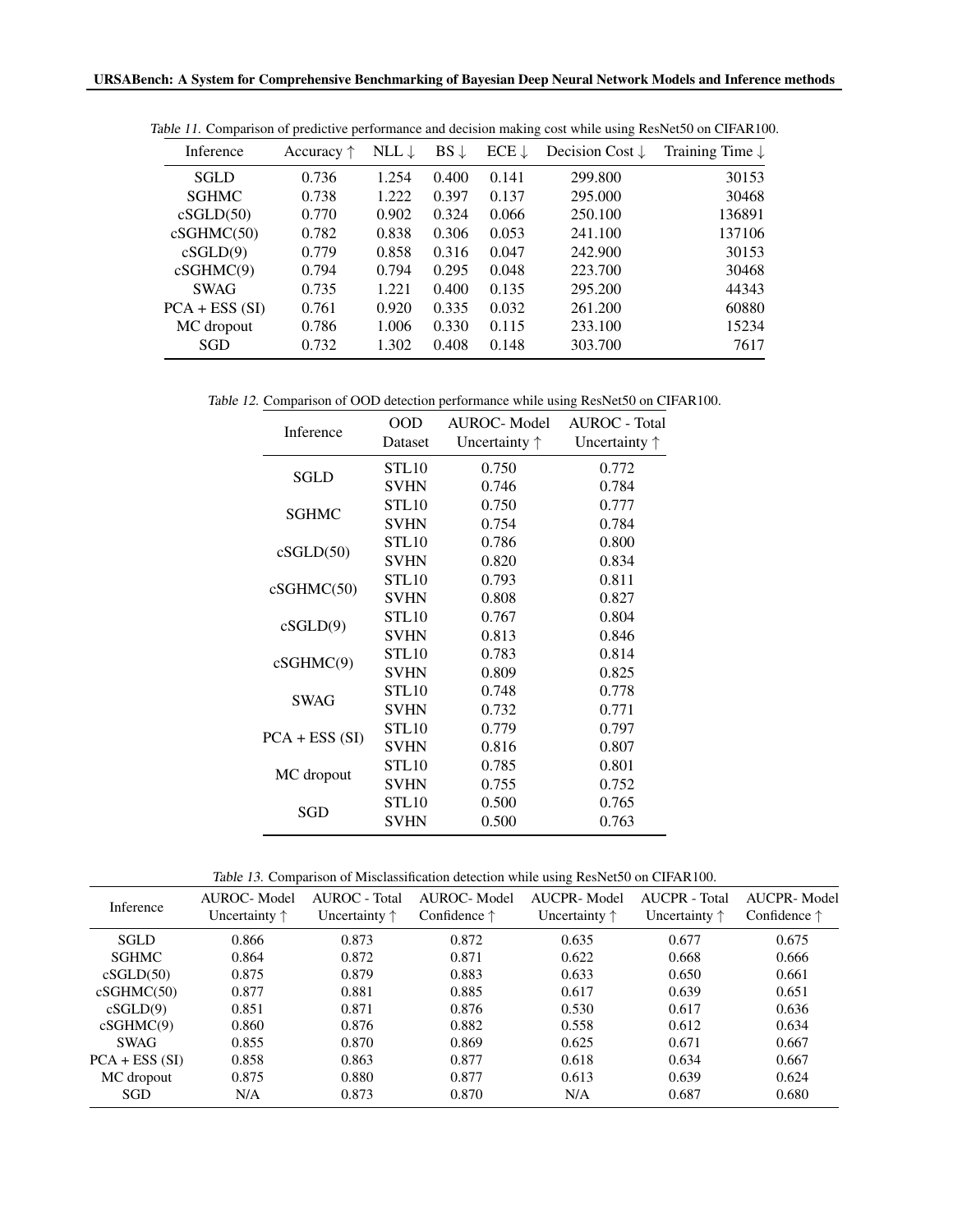| Inference       | Accuracy $\uparrow$ | NLL $\downarrow$ | $BS \downarrow$ | $ECE \downarrow$ | Decision Cost $\downarrow$ | Training Time $\downarrow$ |
|-----------------|---------------------|------------------|-----------------|------------------|----------------------------|----------------------------|
| <b>SGLD</b>     | 0.963               | 0.153            | 0.060           | 0.023            | 121.300                    | 72365                      |
| <b>SGHMC</b>    | 0.967               | 0.140            | 0.055           | 0.019            | 106.500                    | 72740                      |
| cSGLD(50)       | 0.967               | 0.105            | 0.049           | 0.009            | 107.300                    | 325205                     |
| cSGHMC(50)      | 0.962               | 0.122            | 0.057           | 0.008            | 125.100                    | 327330                     |
| cSGLD(9)        | 0.961               | 0.128            | 0.060           | 0.008            | 132.500                    | 72365                      |
| cSGHMC(9)       | 0.951               | 0.182            | 0.076           | 0.019            | 150.000                    | 72740                      |
| <b>SWAG</b>     | 0.919               | 0.260            | 0.121           | 0.028            | 270.000                    | 106747                     |
| $PCA + ESS(SI)$ | 0.951               | 0.177            | 0.082           | 0.054            | 163.100                    | 141980                     |
| MC dropout      | 0.957               | 0.158            | 0.067           | 0.019            | 149.000                    | 36370                      |
| SGD             | 0.963               | 0.138            | 0.060           | 0.018            | 117.100                    | 18185                      |

<span id="page-18-0"></span>Table 14. Comparison of predictive performance and decision making cost while using WideResNet28x10 on CIFAR10.

Table 15. Comparison of OOD detection performance while using WideResNet28x10 on CIFAR10.

| Inference<br>Uncertainty $\uparrow$<br>Dataset<br>Uncertainty $\uparrow$<br>STL10<br>0.665<br>0.660<br><b>SGLD</b><br><b>SVHN</b><br>0.936<br>0.951<br>STL10<br>0.665<br>0.662 |  |
|--------------------------------------------------------------------------------------------------------------------------------------------------------------------------------|--|
|                                                                                                                                                                                |  |
|                                                                                                                                                                                |  |
|                                                                                                                                                                                |  |
|                                                                                                                                                                                |  |
| <b>SGHMC</b><br><b>SVHN</b><br>0.954<br>0.943                                                                                                                                  |  |
| STL10<br>0.678<br>0.679                                                                                                                                                        |  |
| cSGLD(50)<br><b>SVHN</b><br>0.966<br>0.968                                                                                                                                     |  |
| STL10<br>0.679<br>0.690<br>cSGHMC(50)                                                                                                                                          |  |
| <b>SVHN</b><br>0.963<br>0.960                                                                                                                                                  |  |
| STL10<br>0.672<br>0.674<br>cSGLD(9)                                                                                                                                            |  |
| <b>SVHN</b><br>0.944<br>0.958                                                                                                                                                  |  |
| STL10<br>0.667<br>0.682<br>cSGHMC(9)                                                                                                                                           |  |
| <b>SVHN</b><br>0.924<br>0.925                                                                                                                                                  |  |
| STL10<br>0.649<br>0.667<br><b>SWAG</b>                                                                                                                                         |  |
| <b>SVHN</b><br>0.914<br>0.943                                                                                                                                                  |  |
| STL10<br>0.663<br>0.673<br>$PCA + ESS(SI)$                                                                                                                                     |  |
| <b>SVHN</b><br>0.897<br>0.970                                                                                                                                                  |  |
| STL10<br>0.672<br>0.688<br>MC dropout                                                                                                                                          |  |
| <b>SVHN</b><br>0.897<br>0.922                                                                                                                                                  |  |
| STL10<br>0.667<br>N/A<br>SGD                                                                                                                                                   |  |
| <b>SVHN</b><br>N/A<br>0.963                                                                                                                                                    |  |

|  |  |  | Table 16. Comparison of Misclassification detection while using WideResNet28x10 on CIFAR10. |
|--|--|--|---------------------------------------------------------------------------------------------|
|  |  |  |                                                                                             |

| <b>Inference</b> | AUROC-Model<br>Uncertainty $\uparrow$ | AUROC - Total<br>Uncertainty $\uparrow$ | AUROC-Model<br>Confidence $\uparrow$ | AUCPR-Model<br>Uncertainty $\uparrow$ | AUCPR - Total<br>Uncertainty $\uparrow$ | AUCPR-Model<br>Confidence $\uparrow$ |
|------------------|---------------------------------------|-----------------------------------------|--------------------------------------|---------------------------------------|-----------------------------------------|--------------------------------------|
| <b>SGLD</b>      | 0.946                                 | 0.946                                   | 0.946                                | 0.416                                 | 0.445                                   | 0.438                                |
| <b>SGHMC</b>     | 0.941                                 | 0.940                                   | 0.940                                | 0.370                                 | 0.401                                   | 0.398                                |
| cSGLD(50)        | 0.955                                 | 0.957                                   | 0.958                                | 0.406                                 | 0.416                                   | 0.438                                |
| cSGHMC(50)       | 0.946                                 | 0.950                                   | 0.951                                | 0.393                                 | 0.436                                   | 0.476                                |
| cSGLD(9)         | 0.941                                 | 0.948                                   | 0.949                                | 0.343                                 | 0.415                                   | 0.430                                |
| cSGHMC(9)        | 0.932                                 | 0.939                                   | 0.939                                | 0.348                                 | 0.430                                   | 0.455                                |
| <b>SWAG</b>      | 0.900                                 | 0.915                                   | 0.916                                | 0.375                                 | 0.468                                   | 0.468                                |
| $PCA + ESS(SI)$  | 0.918                                 | 0.931                                   | 0.948                                | 0.337                                 | 0.387                                   | 0.478                                |
| MC dropout       | 0.946                                 | 0.947                                   | 0.947                                | 0.432                                 | 0.467                                   | 0.467                                |
| SGD              | N/A                                   | 0.941                                   | 0.942                                | N/A                                   | 0.390                                   | 0.387                                |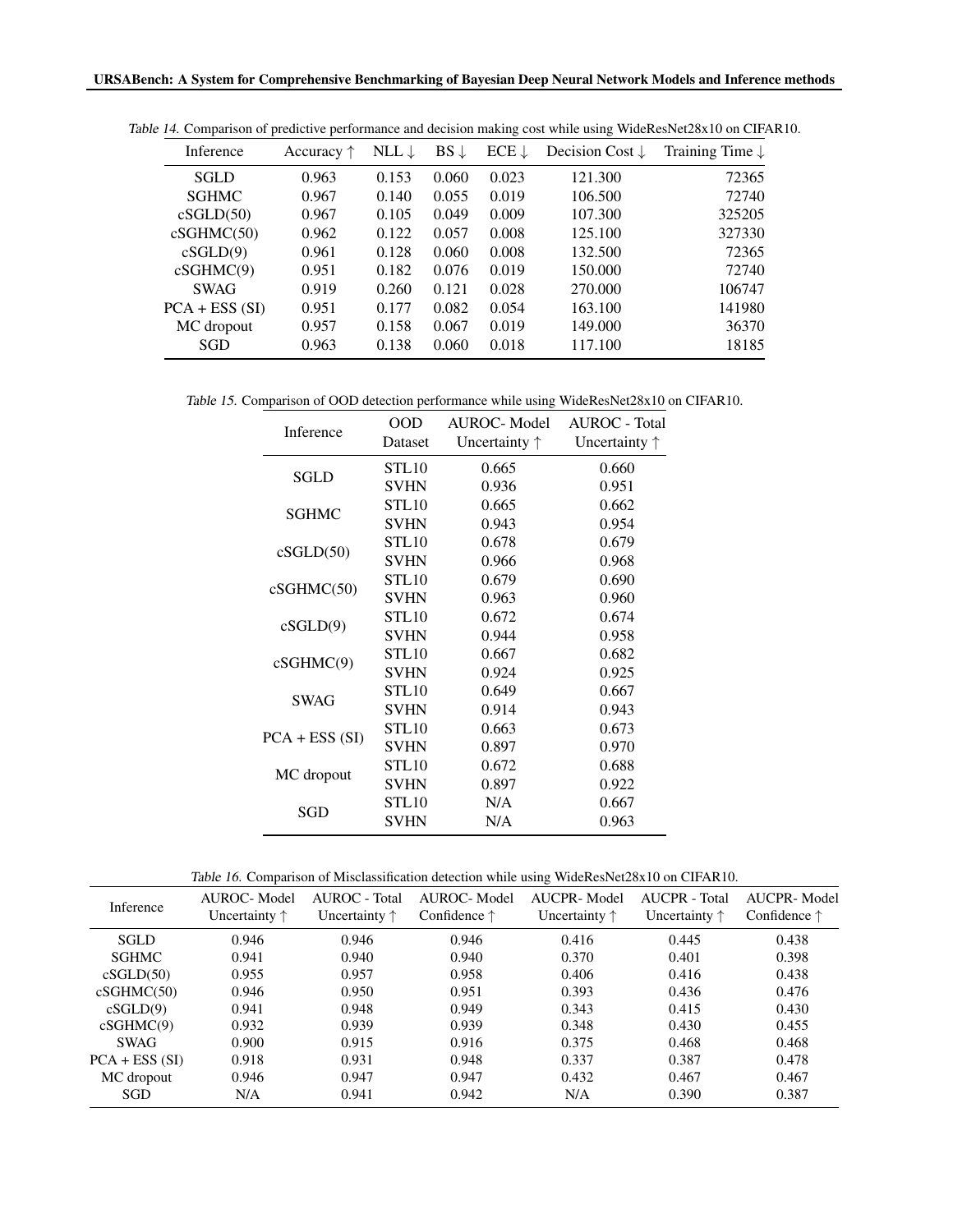| Inference       | Accuracy $\uparrow$ | NLL $\downarrow$ | $BS \downarrow$ | $ECE \downarrow$ | Decision Cost $\downarrow$ | Training Time $\downarrow$ |
|-----------------|---------------------|------------------|-----------------|------------------|----------------------------|----------------------------|
| <b>SGLD</b>     | 0.809               | 0.796            | 0.280           | 0.064            | 202.300                    | 70760                      |
| <b>SGHMC</b>    | 0.810               | 0.779            | 0.277           | 0.061            | 203.100                    | 71120                      |
| cSGLD(50)       | 0.827               | 0.666            | 0.248           | 0.030            | 183.100                    | 319190                     |
| cSGHMC(50)      | 0.813               | 0.699            | 0.264           | 0.024            | 198.400                    | 320040                     |
| cSGLD(9)        | 0.813               | 0.754            | 0.268           | 0.062            | 200.200                    | 70760                      |
| cSGHMC(9)       | 0.790               | 0.868            | 0.304           | 0.072            | 222.700                    | 71120                      |
| <b>SWAG</b>     | 0.710               | 1.149            | 0.414           | 0.110            | 316.900                    | 106745                     |
| $PCA + ESS(SI)$ | 0.817               | 0.679            | 0.263           | 0.038            | 196.600                    | 136360                     |
| MC dropout      | 0.798               | 0.846            | 0.293           | 0.081            | 214.300                    | 35560                      |
| SGD             | 0.806               | 0.785            | 0.280           | 0.046            | 205.100                    | 17780                      |

<span id="page-19-0"></span>Table 17. Comparison of predictive performance and decision making cost while using WideResNet28x10 on CIFAR100.

Table 18. Comparison of OOD detection performance while using WideResNet28x10 on CIFAR100.

| Inference       | <b>OOD</b>        | <b>AUROC-Model</b>     | <b>AUROC</b> - Total   |
|-----------------|-------------------|------------------------|------------------------|
|                 | Dataset           | Uncertainty $\uparrow$ | Uncertainty $\uparrow$ |
| <b>SGLD</b>     | STL <sub>10</sub> | 0.791                  | 0.819                  |
|                 | <b>SVHN</b>       | 0.790                  | 0.786                  |
| <b>SGHMC</b>    | STL10             | 0.788                  | 0.824                  |
|                 | <b>SVHN</b>       | 0.760                  | 0.741                  |
|                 | STL10             | 0.818                  | 0.839                  |
| cSGLD(50)       | <b>SVHN</b>       | 0.818                  | 0.812                  |
|                 | STL10             | 0.812                  | 0.831                  |
| cSGHMC(50)      | <b>SVHN</b>       | 0.773                  | 0.772                  |
| cSGLD(9)        | STL10             | 0.804                  | 0.829                  |
|                 | <b>SVHN</b>       | 0.784                  | 0.782                  |
| cSGHMC(9)       | STL10             | 0.792                  | 0.817                  |
|                 | <b>SVHN</b>       | 0.772                  | 0.792                  |
| <b>SWAG</b>     | STL10             | 0.732                  | 0.753                  |
|                 | <b>SVHN</b>       | 0.672                  | 0.704                  |
| $PCA + ESS(SI)$ | STL10             | 0.813                  | 0.827                  |
|                 | <b>SVHN</b>       | 0.760                  | 0.814                  |
|                 | STL10             | 0.798                  | 0.815                  |
| MC dropout      | <b>SVHN</b>       | 0.642                  | 0.645                  |
| SGD             | STL10             | N/A                    | 0.820                  |
|                 | <b>SVHN</b>       | N/A                    | 0.732                  |

|  |  | Table 19. Comparison of Misclassification detection while using WideResNet28x10 on CIFAR100. |  |
|--|--|----------------------------------------------------------------------------------------------|--|
|  |  |                                                                                              |  |

| Inference       | AUROC-Model<br>Uncertainty $\uparrow$ | AUROC - Total<br>Uncertainty $\uparrow$ | AUROC-Model<br>Confidence $\uparrow$ | AUCPR-Model<br>Uncertainty $\uparrow$ | AUCPR - Total<br>Uncertainty $\uparrow$ | AUCPR-Model<br>Confidence $\uparrow$ |
|-----------------|---------------------------------------|-----------------------------------------|--------------------------------------|---------------------------------------|-----------------------------------------|--------------------------------------|
| <b>SGLD</b>     | 0.875                                 | 0.885                                   | 0.889                                | 0.543                                 | 0.620                                   | 0.634                                |
| <b>SGHMC</b>    | 0.877                                 | 0.882                                   | 0.888                                | 0.544                                 | 0.598                                   | 0.621                                |
| cSGLD(50)       | 0.887                                 | 0.888                                   | 0.895                                | 0.567                                 | 0.591                                   | 0.613                                |
| cSGHMC(50)      | 0.882                                 | 0.882                                   | 0.890                                | 0.589                                 | 0.596                                   | 0.625                                |
| cSGHMC(9)       | 0.864                                 | 0.877                                   | 0.880                                | 0.575                                 | 0.629                                   | 0.646                                |
| cSGLD(9)        | 0.880                                 | 0.892                                   | 0.897                                | 0.564                                 | 0.630                                   | 0.647                                |
| <b>SWAG</b>     | 0.837                                 | 0.857                                   | 0.860                                | 0.601                                 | 0.675                                   | 0.686                                |
| $PCA + ESS(SI)$ | 0.853                                 | 0.868                                   | 0.888                                | 0.520                                 | 0.559                                   | 0.603                                |
| MC dropout      | 0.883                                 | 0.887                                   | 0.887                                | 0.617                                 | 0.638                                   | 0.637                                |
| SGD             | N/A                                   | 0.869                                   | 0.879                                | N/A                                   | 0.586                                   | 0.622                                |